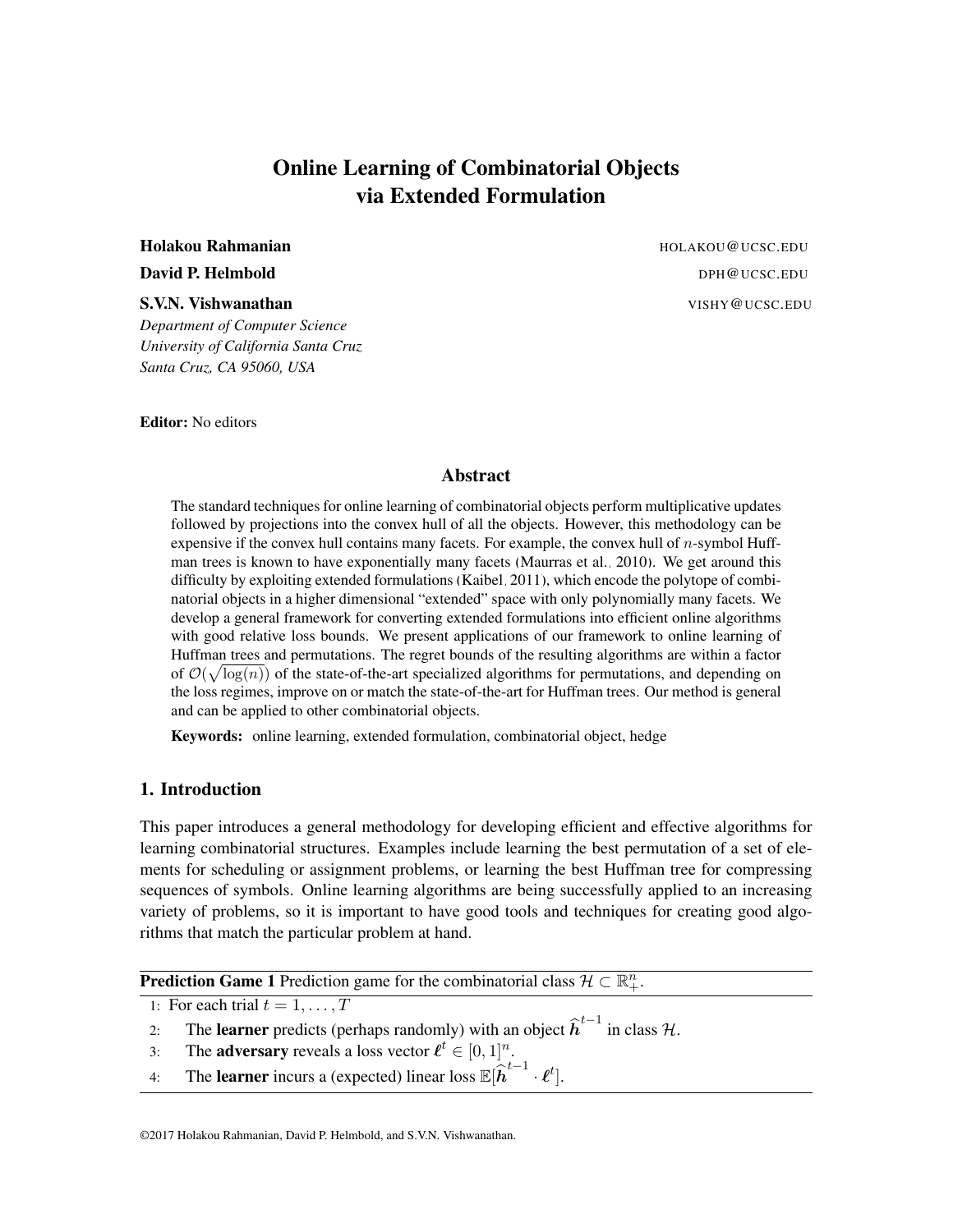The online learning setting proceeds in a series of trials where the algorithm makes a prediction or takes an action associated with an object in the appropriate combinatorial space and then receives the loss of its choice in such a way that the loss of any of the possible combinatorial objects can be easily computed (See Prediction Game [1\)](#page-0-0). The algorithm can then update its internal representation based on this feedback and the process moves on to the next trial. Unlike batch learning settings, there is no assumed distribution from which losses are randomly drawn. Instead the losses are drawn adversarially. In general, an adversary can force arbitrarily large loss on the algorithm. So instead of measuring the algorithm's performance by the total loss incurred, the algorithm is measured by its *regret*, the amount of loss the algorithm incurs above that of the single best predictor in some comparator class. Usually the comparator class is the class of objects in the combinatorial space being learned. To make the setting concrete, consider the case of learning Huffman trees for compression<sup>[1](#page-1-0)</sup>. In each trial, the algorithm would (perhaps randomly) predict a Huffman tree, and then obtain a sequence of symbols to be encoded. The loss of the algorithm on that trial is the average bits per symbol to encode the sequence using the predicted Huffman tree. More generally, the loss could be defined as the inner product of any loss vector from the unit cube and the code lengths of the symbols. The total loss of the algorithm is the expected average bits per symbol summed over trials. The regret of the algorithm is the difference between its total loss and the sum over trials of the average bits per symbol for the single best Huffman tree chosen in hindsight. Therefore the regret of the algorithm can be viewed as the cost of not knowing the best combinatorial object ahead of time. With proper tuning, the regret is typically logarithmic in the number of combinatorial objects.

One way to create algorithms for these combinatorial problems is to use one of the wellknown so-called "experts algorithms" like Randomized Weighted Majority [\(Littlestone and War](#page-13-2)[muth, 1994\)](#page-13-2) or Hedge [\(Freund and Schapire, 1997\)](#page-13-3) with each combinatorial object is treated as an "expert". However, this requires explicitly keeping track of one weight for each of the exponentially many combinatorial objects, and thus results in an inefficient algorithm. Furthermore, it also causes an additional loss range factor in the regret bounds as well. There has been much work on creating efficient algorithms that implicitly encode the weights over the set of combinatorial objects using concise representations. For example, many distributions over the  $2^n$  subsets of n elements can be encoded by the probability of including each of the  $n$  elements. In addition to subsets, such work includes permutations [\(Helmbold and Warmuth, 2009;](#page-13-4) [Yasutake et al., 2011;](#page-14-0) [Ailon, 2014\)](#page-12-0), paths [\(Takimoto and Warmuth, 2003;](#page-14-1) [Kuzmin and Warmuth, 2005\)](#page-13-5), and k-sets [\(Warmuth and Kuzmin,](#page-14-2) [2008\)](#page-14-2).

There are also some general tools for learning combinatorial concepts. The Component Hedge algorithm of [Koolen et al.](#page-13-6) [\(2010\)](#page-13-6) is a powerful generic technique when the implicit encodings are suitably simple. The Component Hedge algorithm works by performing multiplicative updates on the parameters of its implicit representation. However, the implicit representation is typically constrained to lie in a convex polytope. Therefore Bregman projections are used after the update to return the implicit representation to the desired polytope. A limitation of Component Hedge is its projection step which is generally only computationally efficient when there are a small (polynomial) number of constraints on the implicit representations.

<span id="page-1-0"></span><sup>1.</sup> Huffman trees [\(Cormen et al., 2001\)](#page-12-1) are binary trees which construct prefix codes (called Huffman codes) for data compression. The plaintext symbols are located at the leaves of the tree and the path from the root to each leaf defines the prefix code for the associated symbol.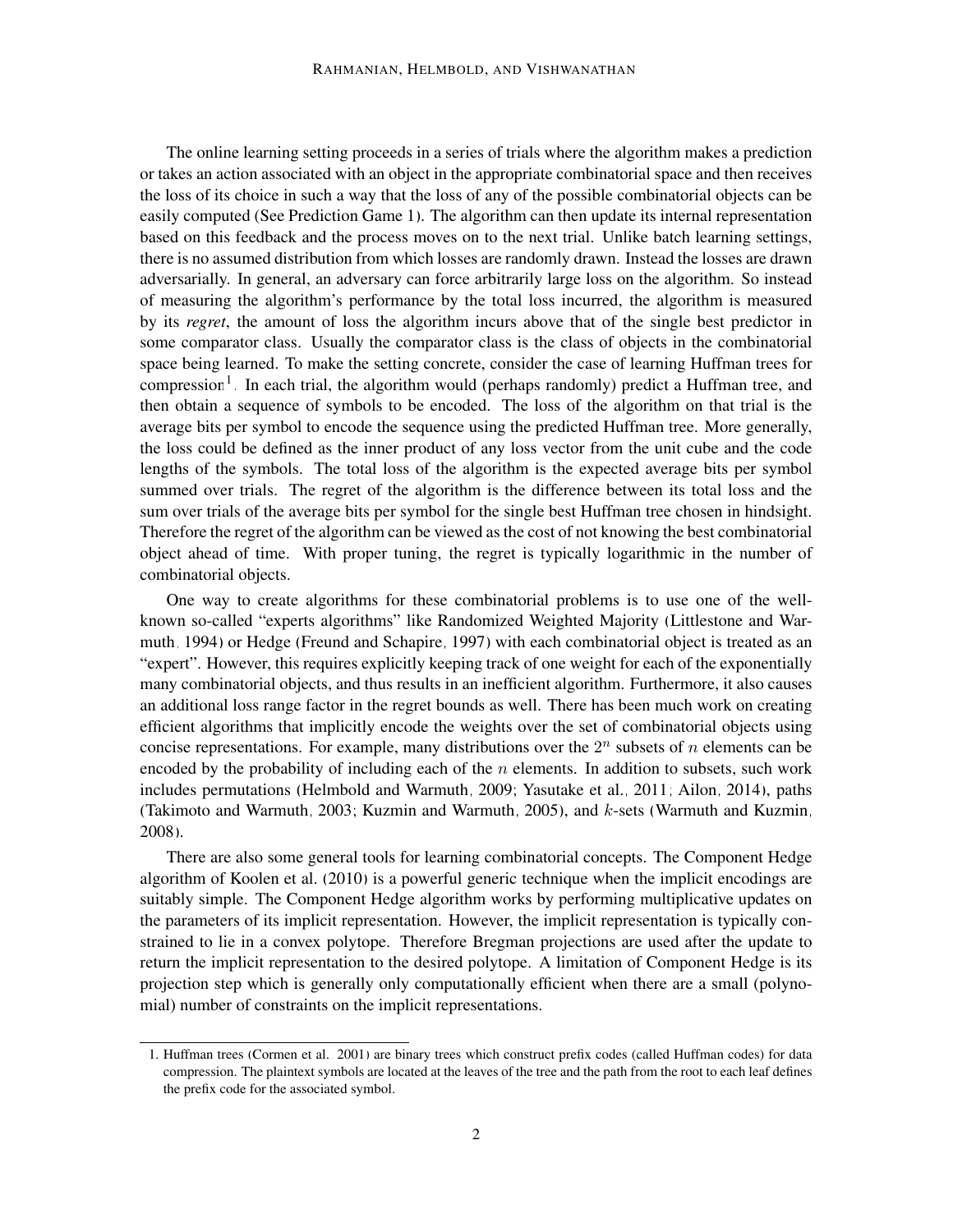[Suehiro et al.](#page-14-3) [\(2012\)](#page-14-3) introduced another projection-based algorithm which specializes the Com-ponent Hedge algorithm for structures that can be formulated by submodular functions<sup>[2](#page-2-0)</sup>. There are also projection-free algorithms for online learning. *Follow the Perturbed Leader (FPL)* [\(Kalai and](#page-13-7) [Vempala, 2005\)](#page-13-7) and its generalization [\(Dudík et al., 2017\)](#page-12-2) are based on adding random perturbations to the cumulative loss of each component, and then predicting with the combinatorial object with minimum perturbed loss. [Hazan and Kale](#page-13-8) [\(2012\)](#page-13-8) introduced a projection-free online algorithm using the Frank-Wolfe technique.

The problem of concisely specifying the convex hulls of complicated combinatorial structures (e.g. permutations and Huffman trees) using few constraints has been well studied in the combinatorial optimization literature. A powerful technique – namely *extended formulations* – has been developed to represent these polytopes as a linear projection of a higher-dimensional polyhedron so that the polytope description has far fewer (polynomial instead of exponential) constraints [\(Kaibel](#page-13-9) [and Pashkovich, 2013;](#page-13-9) [Kaibel, 2011;](#page-13-1) [Conforti et al., 2010\)](#page-12-3).

Contributions: The main contributions of this paper are:

- 1. The introduction of extended formulation techniques to the machine learning community. In particular, the fusion of Component Hedge with extended formulations results in a new methodology for designing efficient online algorithms for complex classes of combinatorial objects. Our methodology uses a redundant representation for the combinatorial objects where one part of the representation allows for a natural loss measure while another enables the simple specification of the class using only polynomially many constraints. We are unaware of previous online learning work exploiting this kind of redundancy. To better match the extended formulations to the machine learning applications, we augment the extended formulation with slack variables.
- 2. A new and faster prediction technique. Component Hedge applications usually predict by first re-expressing the algorithm's weight or usage vector as a small convex combination of combinatorial objects, and then randomly sample from the convex combination. The redundant representation often allows for a more direct and efficient way to generate the algorithm's random prediction, bypassing the need to create convex combinations. This is always the case for extended formulations based on "reflection relations" (as in permutations and Huffman Trees).
- 3. A new and elegant initialization method. Component Hedge style loss bounds depend on the distance from the initial hypothesis to the best predictor in the class, and a roughly uniform initialization is usually a good choice. The initialization of the redundant representation is more delicate. Rather than directly picking a feasible initialization, we introduce the idea of first creating an infeasible encoding with good distance properties, and then projecting it into the feasible polytope. This style of implicit initialization improves bounds in some existing work (e.g. saving a  $\log n$  factor in [Yasutake et al.](#page-14-0) [\(2011\)](#page-14-0)) and has been used to good effect in another domain [\(Rahmanian and Warmuth, 2017\)](#page-14-4).

Paper Outline: Section [2](#page-3-0) contains an overview of the Component Hedge algorithm and extended formulations. Section [3](#page-4-0) explains our methodology. We then explore the concrete application of our method on Huffman trees and permutation using extended formulations constructed by reflection relations in Section [4.](#page-7-0) Section [5](#page-9-0) describes our fast prediction technique in the case of using reflection

<span id="page-2-0"></span><sup>2.</sup> For instance, permutations belong to such classes of structures (see [Suehiro et al.](#page-14-3) [\(2012\)](#page-14-3)); but Huffman trees do not as the sum of the code lengths of the symbols is not fixed.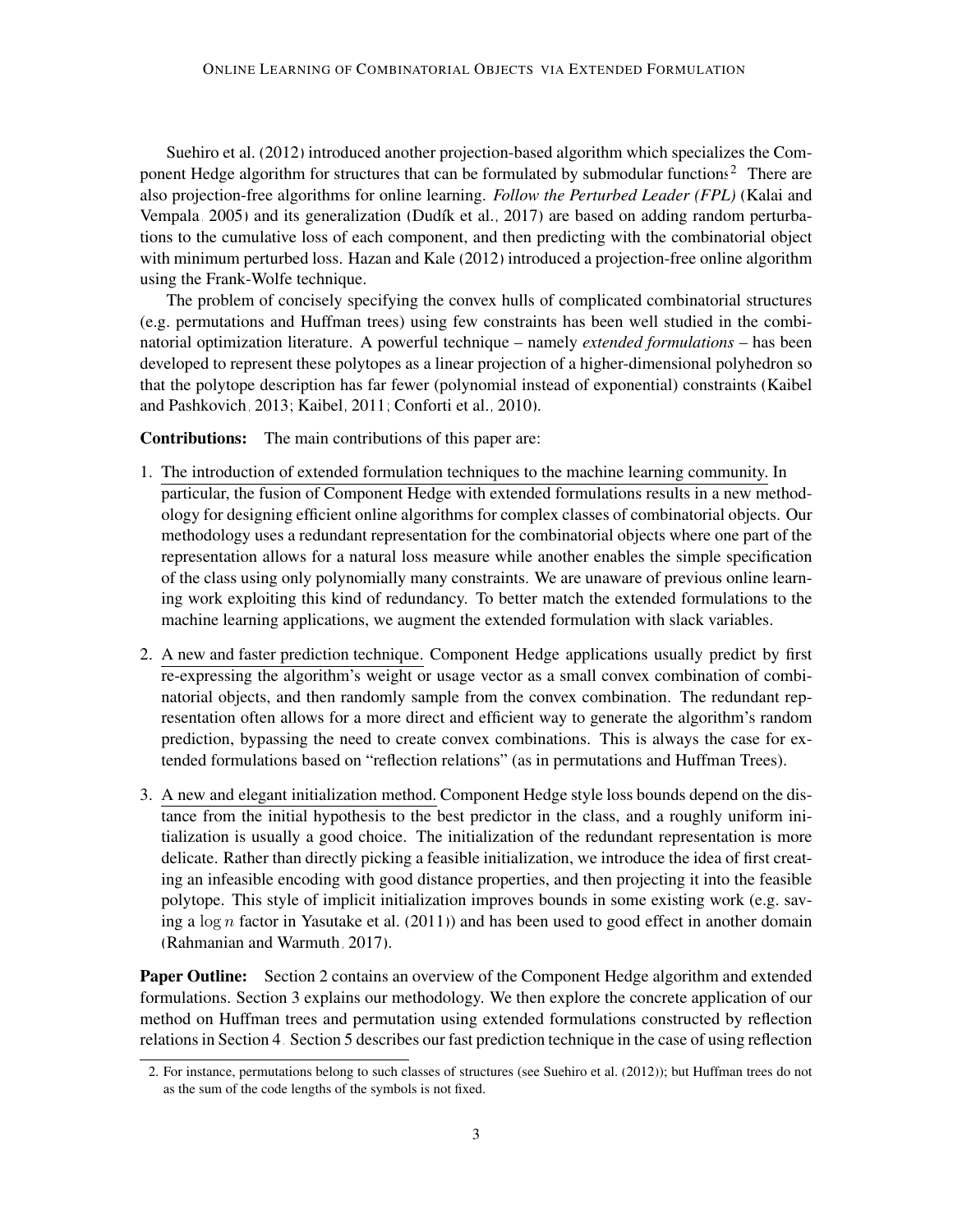relations. Finally, Section [6](#page-10-0) concludes with contrasting our bounds with those of FPL [\(Kalai and](#page-13-7) [Vempala, 2005\)](#page-13-7), Hedge [\(Freund and Schapire, 1997\)](#page-13-3) and OnlineRank [\(Ailon, 2014\)](#page-12-0) and describing directions for future work. The Appendix [A](#page-0-1) contains a summary of our notations.

#### <span id="page-3-0"></span>2. Background

Online learning is a rich and vibrant area, see [Cesa-Bianchi and Lugosi](#page-12-4) [\(2006\)](#page-12-4) for a textbook treatment. The implicit representations for structured concepts (sometimes called 'indirect representations') have been used for a variety of problems [\(Helmbold et al., 2002;](#page-13-10) [Helmbold and Schapire,](#page-13-11) [1997;](#page-13-11) [Maass and Warmuth, 1998;](#page-13-12) [Takimoto and Warmuth, 2002,](#page-14-5) [2003;](#page-14-1) [Yasutake et al., 2011;](#page-14-0) [Koolen et al., 2010\)](#page-13-6). Recall from the Prediction Game [1,](#page-0-0) that  $t \in \{1..T\}$  is the trial index, H is the class of combinatorial objects,  $\hat{h}^{t-1} \in \mathcal{H}$  is the algorithm's selected object at time t, and  $\ell^t$  is the loss vector revealed by the adversary.

Component Hedge: [Koolen et al.](#page-13-6) [\(2010\)](#page-13-6) developed a generic framework called *Component Hedge* which results in efficient and effective online algorithms over combinatorial objects in  $\mathbb{R}^n_+$  with linear loss. Component Hedge maintains a "usage" vector  $v$  in the polytope V which is the convex hull of all objects in the combinatorial class  $H$ . In each trial, the weight of each component (i.e. coordinate)  $v_i$  of  $v$  is updated multiplicatively by its associated exponentiated loss:  $v_i \leftarrow v_i e^{-\eta \ell_i}$ .

Then the weight vector  $v$  is projected back to the polytope  $V$  via relative entropy projection.  $V$  is often characterized with a set of equality constraints (i.e. intersection of affine subspaces). Iterative Bregman projection [\(Bregman, 1967\)](#page-12-5) is often used; it enforces each constraint in turn. Although this can violate previously satisfied constraints, repeatedly cycling through them is guaranteed to converge to the proper projection if all the facets of the polytope are equality constraints.

Finally, to sample with the same expectation as the usage vector, the usage vector is decomposed into corners of the polytope  $\mathcal V$ . Concretely,  $v$  is written as a convex combination of some objects in  $H$  using a greedy approach which zeros out at least one component in each iteration.

Component Hedge relies heavily on an efficient characterization of the polytope  $V$  both for projection and decomposition. If directly characterizing the polytope  $\mathcal V$  is either difficult or requires exponentially many facets, Component Hedge cannot be directly applied. In those cases, we show how extended formulations can help with efficiently describing the polytope  $V$ .

Extended Formulations: Many classes of combinatorial objects have polytopes whose discription requires exponentially many facets in the original space (e.g. see [Maurras et al.](#page-13-0) [\(2010\)](#page-13-0)). This has triggered the search for more concise descriptions in alternative spaces. In recent years, the combinatorial optimization community has given significant attention to the technique of *extended formulation* where difficult polytopes are represented as a linear projection of a higher-dimensional polyhedron [\(Magnanti and Wolsey, 1995;](#page-13-13) [Conforti et al., 2010;](#page-12-3) [Kaibel, 2011;](#page-13-1) [Kaibel and Pashkovich,](#page-13-9) [2013\)](#page-13-9). There are many complex combinatorial objects whose associated polyhedra can be described as the linear projection of a much simpler, but higher dimensional, polyhedra (see Figure [1\)](#page-4-1).

Concretely, assume a polytope  $\mathcal{V} \subset \mathbb{R}^n_+$  is given and described with exponentially many constraints in matrix-vector multiplication form as  $V = \{v \in \mathbb{R}^n_+ \mid M_1v \leq d\}$  in the original space  $\mathbb{R}^n_+$  . We assume that using some additional variables  $x \in \mathbb{R}^m_+$ ,  $\mathcal V$  can be written efficiently as

<span id="page-3-2"></span>
$$
\mathcal{V} = \{ \boldsymbol{v} \in \mathbb{R}_+^n \mid \exists \boldsymbol{x} \in \mathbb{R}_+^m : M_2 \boldsymbol{v} + M_3 \boldsymbol{x} \leq \boldsymbol{f} \}^3 \tag{1}
$$

<span id="page-3-1"></span><sup>3.</sup> Note that for each  $v \in V$  there exists a  $x \in \mathcal{X}$ , but it is not necessarily unique.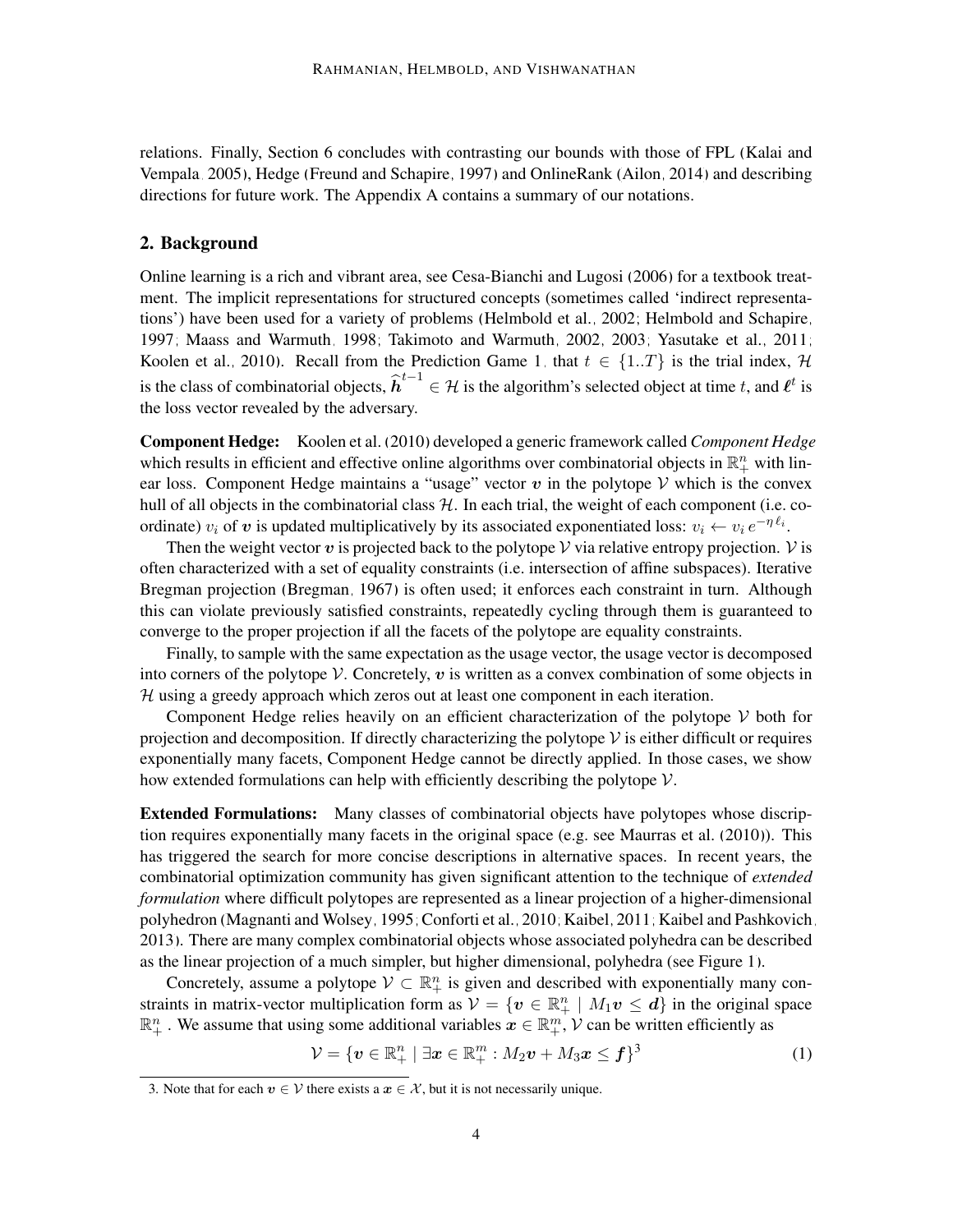

<span id="page-4-3"></span><span id="page-4-1"></span>Figure 1: Extended formulation.

with  $r = \text{poly}(n)$  constraints. Vector  $\boldsymbol{x} \in \mathbb{R}^m_+$  is an extended formulation<sup>[4](#page-4-2)</sup> belonging to the set  $\mathcal{X} = \{\boldsymbol{x} \in \mathbb{R}^m_+ \mid \exists \boldsymbol{v} \in \mathbb{R}^n_+ : M_2\boldsymbol{v} + M_3\boldsymbol{x} \leq \boldsymbol{f}\}\$  (2)

Extended formulations incur the cost of additional variables for the benefit of a simpler (although, higher dimensional) polytope.

#### <span id="page-4-0"></span>3. The Method

Here we describe our general methodology for using extended formulations to develop new learning algorithms. Consider a class  $H$  of combinatorial objects and its convex hull  $V$ . We assume there is no efficient description of  $V$  in  $\mathbb{R}^n_+$ , but it can be efficiently characterized via an extended formulation  $x \in \mathcal{X}$  as in Equations [\(1\)](#page-3-2) and [\(2\)](#page-4-3).

As described in Section [2,](#page-3-0) in order to apply Component Hedge (especially the projection), we need to have equality constraints instead of inequality ones. Thus, we introduce slack variables  $s \in \mathbb{R}_+^r$ , where r is the number of constraints. Equation [\(1\)](#page-3-2) now becomes

$$
\mathcal{V} = \{\boldsymbol{v} \in \mathbb{R}_+^n \mid \exists \boldsymbol{x} \in \mathbb{R}_+^m, \boldsymbol{s} \in \mathbb{R}_+^r: M_2 \boldsymbol{v} + M_3 \boldsymbol{x} + \boldsymbol{s} = \boldsymbol{f}\}
$$

Now, in order to keep track of a usage vector  $v \in V$ , we use the following novel representation:

<span id="page-4-4"></span>
$$
\mathcal{W} = \{(\underbrace{\boldsymbol{v}, \boldsymbol{x}, \boldsymbol{s}}_{\boldsymbol{w}}) \in \mathbb{R}^{n+m+r}_+ \mid M_2 \boldsymbol{v} + M_3 \boldsymbol{x} + \boldsymbol{s} = \boldsymbol{f}\}
$$

where  $W$  is characterized by r affine constraints. We refer to  $W$  as *the augmented formulation*. Observe that, despite potential redundancy in representation, all three constituents are useful in this new encoding:  $v$  is needed to encode the right loss,  $x$  is used for efficient description of the polytope, and  $s$  is incorporated to have equality constraints.

#### 3.1 XF-Hedge Algorithm

Having developed the well-equipped space  $W$ , Component Hedge can now be applied. Since v is the only constituent over which the loss vector  $\ell^t$  is defined, we work with  $L^t = (\ell^t, 0, 0) \in$  $[0,1]^{n+m+r}$  in the augmented formulation space W. We introduce a new type of Hedge algorithm combined with extended formulation – *XF-Hedge* (See Algorithm [2\)](#page-5-0). Similar to Component Hedge, XF-Hedge consists of three main steps: *Prediction*, *Update*, and *Projection*.

<span id="page-4-2"></span><sup>4.</sup> Throughout this paper, w.l.o.g., we assume  $x$  is in positive quadrant of  $\mathbb{R}^n$ , since an arbitrary point in  $\mathbb{R}^n$  can be written as  $x = x^+ - x^-$  where  $x^+, x^- \in \mathbb{R}_+^n$ .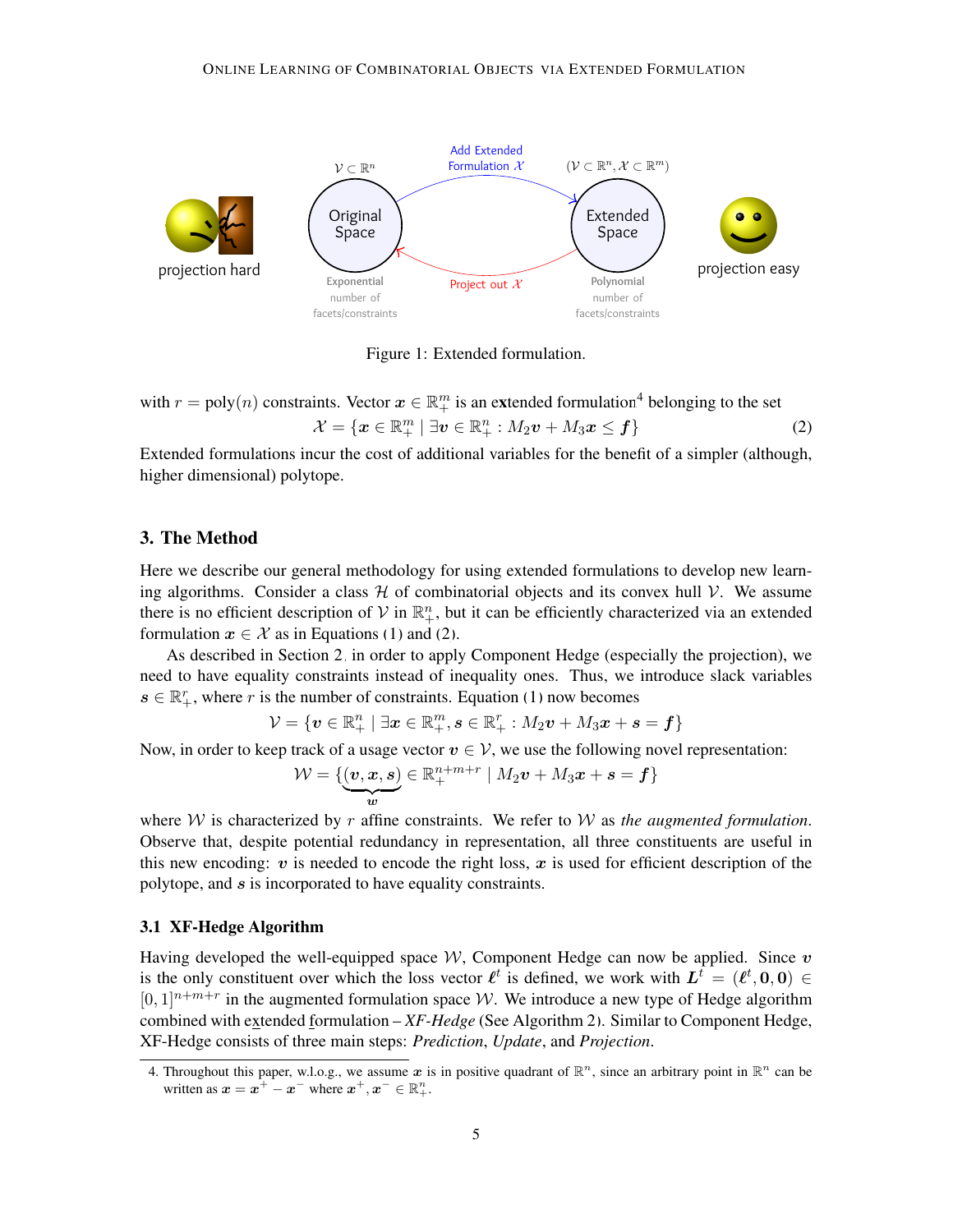Algorithm 2 XF-Hedge

1:  $w^0 = (v^0, x^0, s^0) \in W$  – a proper prior distribution discussed in [3.2](#page-6-0) 2: For  $t = 1, ..., T$ 3: Set  $\hat{h}^{t-1}$  ← **Prediction**( $w^{t-1}$ ) where  $\hat{h}^{t-1}$  ∈ H is a random object s.t.  $\mathbb{E}\left[\hat{h}^{t-1}\right] = v^{t-1}$ 4: Incur a loss  $\widehat{\boldsymbol{h}}^{t-1} \cdot \boldsymbol{\ell}^t$ 5: Update: 6: Set  $\tilde{v}_i^{t-1} \leftarrow v_i^{t-1} e^{-\eta \ell_i^t}$  for all  $i \in [n]$ i 7: Set  $w^t \leftarrow \text{Projection}(\widetilde{v}^{t-1}, x^{t-1}, s^{t-1})$  ${\widetilde{\bm{w}}}^{t-1}$ where  $\boldsymbol{w}^t = \arg \min$  $w{\in}\mathcal{W}$  $\Delta\left(\boldsymbol{w}||\widetilde{\boldsymbol{w}}^{t-1}\right)$ 

<span id="page-5-0"></span>**Prediction:** Randomly select an object  $\hat{h}^{t-1}$  from the combinatorial class H in such a way that  $\mathbb{E}\left[\hat{h}^{t-1}\right] = v^{t-1}$ . The details of this step depend on the combinatorial class H and the extended formulation used for  $W$ . In Component Hedge and similar algorithms [\(Helmbold and Warmuth,](#page-13-4) [2009;](#page-13-4) [Koolen et al., 2010;](#page-13-6) [Yasutake et al., 2011;](#page-14-0) [Warmuth and Kuzmin, 2008\)](#page-14-2), this step is usually done by decomposing<sup>[5](#page-5-1)</sup>  $v^{t-1}$  into a convex combination of objects in H. In Section [5,](#page-9-0) we present a faster  $\mathcal{O}(m + n)$  prediction method for combinatorial classes H whose extended formulation is constructed by reflection relations.

**Update:** Having defined  $L^t = (\ell^t, 0, 0)$ , the updated  $\tilde{w}^{t-1}$  is obtained using a trade-off between the linear loss and the unnormalized relative entropy (Koolen et al. 2010). the linear loss and the unnormalized relative entropy [\(Koolen et al., 2010\)](#page-13-6):

$$
\widetilde{\boldsymbol{w}}^{t-1} = \underset{\boldsymbol{w} \in \mathbb{R}^r}{\arg \min} \ \Delta(\boldsymbol{w}||\boldsymbol{w}^{t-1}) + \eta \, \boldsymbol{w} \cdot \boldsymbol{L}^t, \quad \text{ where } \quad \Delta(\boldsymbol{a}||\boldsymbol{b}) = \sum_i a_i \log \frac{a_i}{b_i} + b_i - a_i
$$

Using Lagrange multipliers, it is fairly straight-forward to see that only the v components of  $w^{t-1}$ are updated:

$$
\forall i \in \{1..n\}, \ \tilde{v}_i^{t-1} = v_i^{t-1} e^{-\eta \ell_i^t}; \qquad \tilde{x}^{t-1} = x^{t-1}; \qquad \tilde{s}^{t-1} = s^{t-1}.
$$

Thus this step takes  $\mathcal{O}(n)$  time.

**Projection:** We use an unnormalized relative entropy Bregman projection to project  $\tilde{\boldsymbol{w}}^{t-1}$  back into M obtaining the new en<sup>t</sup> for the next trial into W obtaining the new  $w^t$  for the next trial.

$$
\boldsymbol{w}^{t} = \underset{\boldsymbol{w} \in \mathcal{W}}{\arg \min} \ \Delta(\boldsymbol{w} || \widetilde{\boldsymbol{w}}^{t-1}) \tag{3}
$$

Let  $\Psi_0, \ldots, \Psi_{r-1}$  be the r hyperplanes where the r constraints of  $M_2v + M_3x + s = f$  are satisfied, i.e.  $w \in \Psi_k$  if and only if w satisfies the kth constraint. Then W is the intersection of the  $\Psi_k$ 's. Since the non-negativity constraints are already enforced by the definition of  $\Delta(\cdot||\cdot)$ , it is possible to solve [\(3\)](#page-4-4) using iterative Bregman projections<sup>[6](#page-5-2)</sup> [\(Bregman, 1967\)](#page-12-5). Starting from  $p_0 = \widetilde{\boldsymbol{w}}^{t-1}$ , we iteratively compute:

$$
\boldsymbol{p}_k = \argmin_{\boldsymbol{p} \in \Psi_{(k \bmod r)}} \Delta(\boldsymbol{p} || \boldsymbol{p}_{k-1})
$$

<span id="page-5-1"></span><sup>5.</sup> Note that according to Caratheodory's theorem, such decomposition exists in W using at most  $n+m+r+1$  objects (i.e. corners of the polytope  $W$ ).

<span id="page-5-2"></span><sup>6.</sup> In [Helmbold and Warmuth](#page-13-4) [\(2009\)](#page-13-4) Sinkhorn balancing is used for projection which is also a special case of iterative Bregman projection.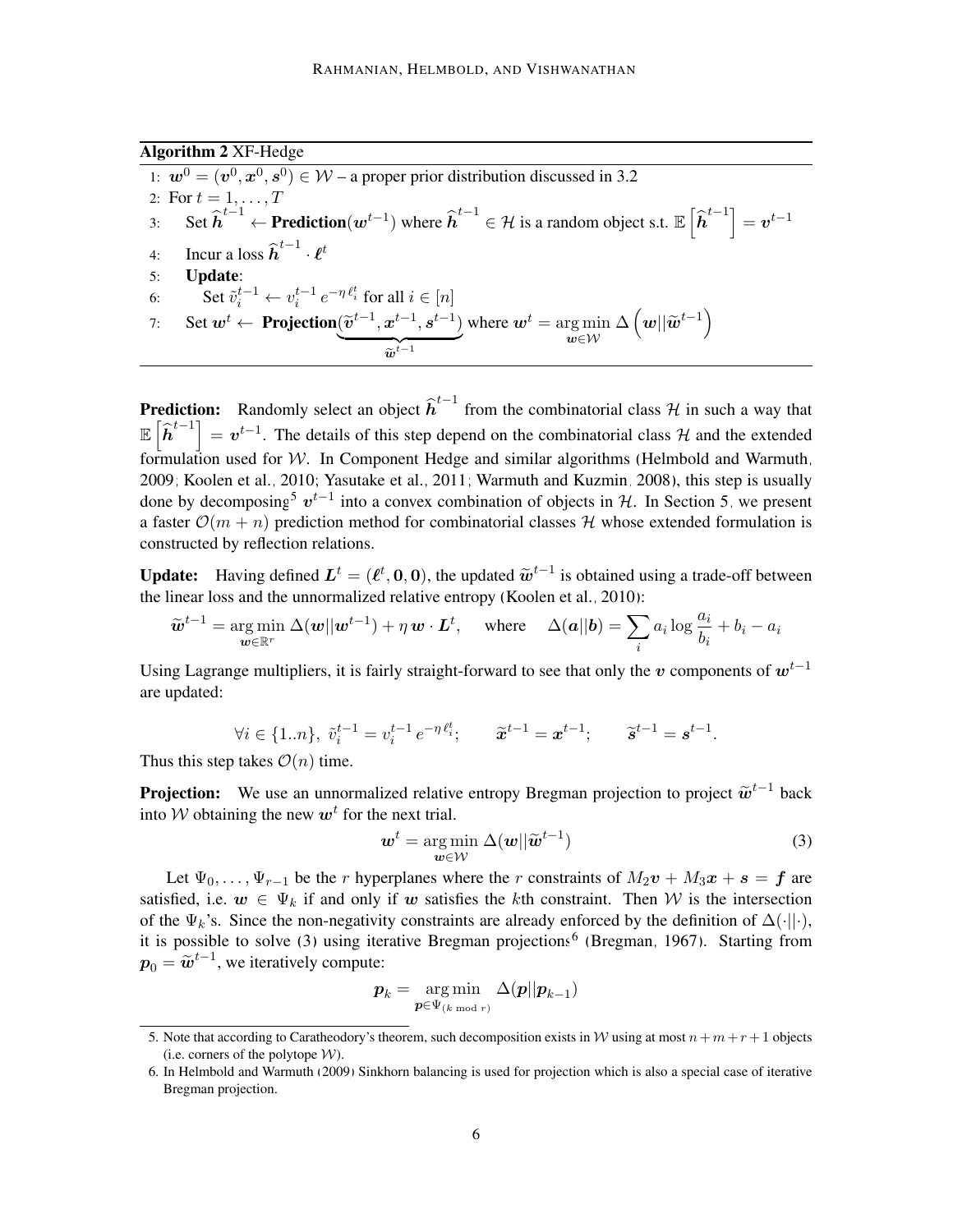repeatedly cycling through the constraints. It is known that  $p_k$  converges in Euclidean norm to the unique solution of [\(3\)](#page-4-4) [\(Bregman, 1967;](#page-12-5) [Bauschke and Borwein, 1997\)](#page-12-6).

The projection step dominates the running time of the algorithm<sup>[7](#page-6-1)</sup>. Projecting onto any of the  $r$  hyperplanes reduces to finding the sole non-negative (real) zero of a univariate polynomial of degree at most n (see Appendix [F\)](#page-10-0) so Newton's method takes  $\mathcal{O}(n \log \log(1/\epsilon_1))$  time to get an  $\epsilon_1$ -close solution. With r constraints ( $r \in \mathcal{O}(n \log n)$  for our applications), each cycle through the constraints takes  $\mathcal{O}(r n \log \log(1/\epsilon))$  time. Letting  $C_{\epsilon}$  be the number of cycles to have an  $\epsilon$ accurate projection, the whole projection step takes  $\mathcal{O}(C_{\epsilon}rn \log \log(1/\epsilon_1))$  time. These kinds of cyclic Bregman projections are believed to have fast linear convergence [\(Dhillon and Tropp, 2007\)](#page-12-7), and empirically are very efficient [\(Koolen et al., 2010\)](#page-13-6). Note that exact convergence is not essential. For example, if the projection step estimates each  $w^t$  within  $\epsilon = 1/6n^2\sqrt{m}T$  then the additional loss over the entire sequence of  $T$  trials is less than 1 unit (see Appendix [H\)](#page-19-0). Therefore, with the linear convergence assumption, the projection step takes  $\mathcal{O}(r \log(mT)n \log \log(1/\epsilon_1))$  time.

#### <span id="page-6-0"></span>3.2 Regret Bounds

Similar to Component Hedge, the general regret bound depends on the initial weight vector  $w^0 \in \mathcal{W}$ via  $\Delta(w(h)||w^0)$  where  $w(h) \in \mathcal{W}$  is the augmented formulation of the object  $h \in \mathcal{H}$  against which the algorithm is compared (the best  $h$  for the adversarially chosen sequence of losses).

The following Lemma is somewhat optimistic that optimal tuning of  $\eta$  requires knowledge of the loss of the best  $h$  as well as its distance from the initial  $w^0$ . However only slightly worse bounds can be achieved with doubling tricks to handle the unknown loss (see, e.g. [Cesa-Bianchi and Lugosi](#page-12-4) [\(2006\)](#page-12-4)) and a smart initialization of  $w_0$  provides an upper bound on  $\Delta(w(h)||w^0)$  for any object  $h \in \mathcal{H}$ .

<span id="page-6-2"></span>**Lemma 1** Let 
$$
L^* := \min_{h \in \mathcal{H}} \sum_{t=1}^T \mathbf{h} \cdot \boldsymbol{\ell}^t
$$
. By proper tuning of the learning rate  $\eta$ :  
\n
$$
\mathbb{E}\left[\sum_{t=1}^T \widehat{\mathbf{h}}^{t-1} \cdot \boldsymbol{\ell}^t\right] - \min_{h \in \mathcal{H}} \sum_{t=1}^T \mathbf{h} \cdot \boldsymbol{\ell}^t \leq \sqrt{2L^* \Delta(\boldsymbol{w}(h)||\boldsymbol{w}^0)} + \Delta(\boldsymbol{w}(h)||\boldsymbol{w}^0)
$$

The proof uses standard techniques from the online learning literature (see, e.g. , [Koolen et al.](#page-13-6) [\(2010\)](#page-13-6)) and is given in Appendix [B.](#page-3-0) In order to get good bounds, the initial weight  $w^0$  must be "close" to all corners h of the polytope, and thus in the "middle" of  $W$ . In previous works [\(Koolen](#page-13-6) [et al., 2010;](#page-13-6) [Yasutake et al., 2011;](#page-14-0) [Helmbold and Warmuth, 2009\)](#page-13-4), the initial weight is explicitly chosen and it is often set to be the uniform usage of the objects. This explicit initialization approach may be difficult to perform when the polytope has a complex structure.

Here, instead of explicitly selecting  $w^0 \in W$ , we implicitly design the initial point. First, we find an intermediate "middle" point  $\tilde{w} \in \mathbb{R}^{n+m+r}$  with good distance properties, and then project  $\tilde{w}$  into  $\mathcal{W}$  to obtain the initial  $w^0$  for the first trial  $\widetilde{\boldsymbol{w}}$  into W to obtain the initial  $\boldsymbol{w}^0$  for the first trial.

A good choice for  $\tilde{w}$  is U 1 where  $1 \in \mathbb{R}^{n+m+r}$  is the vector of all ones, and  $U \in \mathbb{R}_+$  is an upper-bound on the infinity norms of the corners of polytope  $W$ . This leads to the nice bound  $\Delta(w(h)||\tilde{w}) \leq (n+m+r)U$  for all objects  $h \in \mathcal{H}$ . The Generalized Pythagorean Theorem [\(Herbster and Warmuth, 2001\)](#page-13-14) ensures that the same bound holds for  $w^0$  (see Appendix [C](#page-4-0) for the details).

<span id="page-6-3"></span><span id="page-6-1"></span><sup>7.</sup> If the model is being trained on data where predictions are not required, then the expensive projection step can be deferred until the predictions are needed.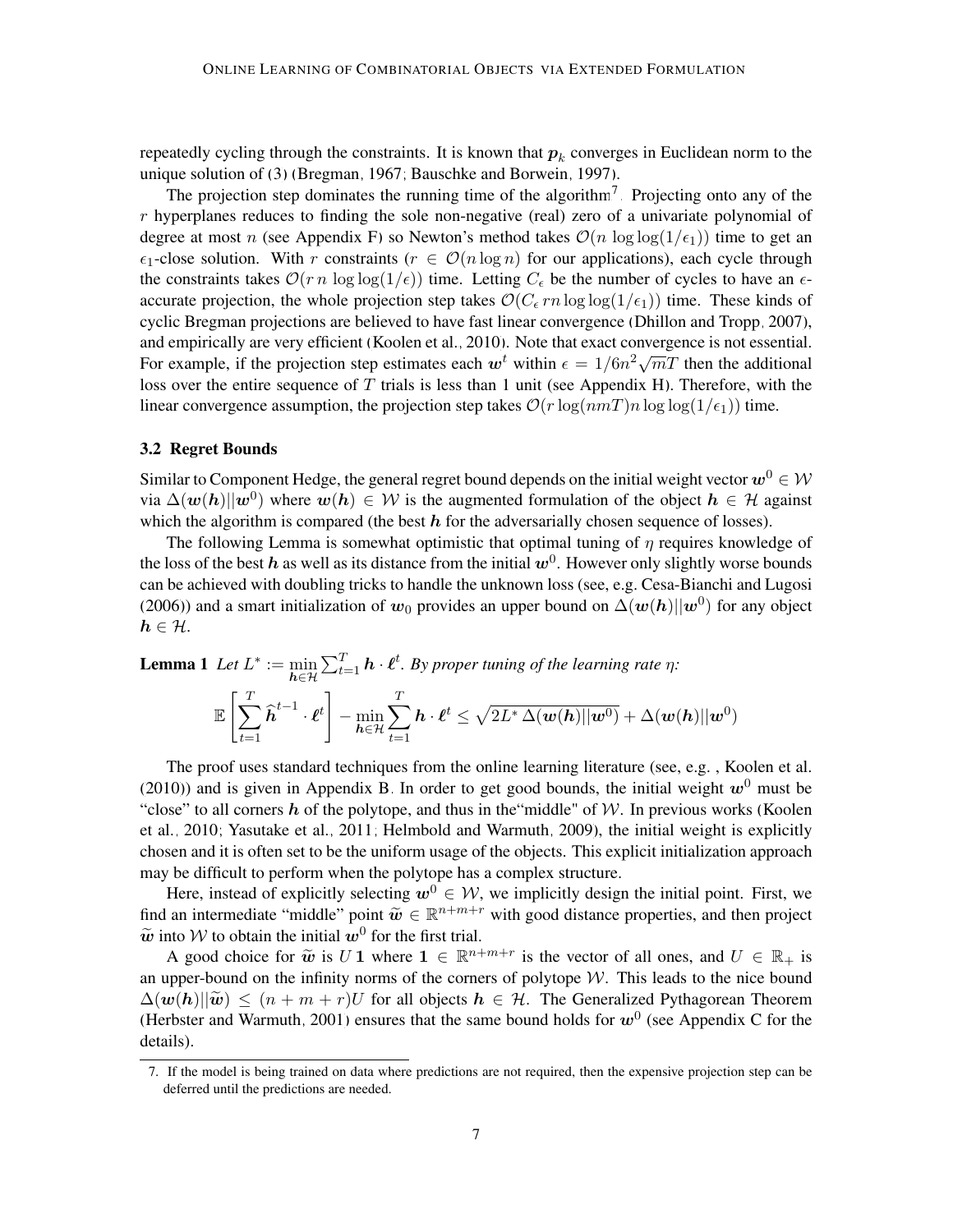**Lemma 2** Assume that there exists  $U \in \mathbb{R}_+$  such that  $\|\mathbf{w}(h)\|_{\infty} \leq U$  for all  $h \in \mathcal{H}$ . Then the initialization method finds a  $\bm{w}^0\in\mathcal{W}$  such that for all  $\bm{h}\in\mathcal{H}$ ,  $\Delta(\bm{w}(\bm{h})||\bm{w}^0)\leq (n+m+r)\,U.$ 

Combining Lemmas [1,](#page-6-2) and [2](#page-6-3) gives the following guarantee.

<span id="page-7-3"></span>**Theorem 3** If each  $\ell^t \in [0, 1]^n$  and  $\|\boldsymbol{w}(h)\|_{\infty} \leq U$  for all  $h \in \mathcal{H}$ , then XF-hedge's regret is:

$$
\mathbb{E}\left[\sum_{t=1}^T \widehat{\boldsymbol{h}}^{t-1} \cdot \boldsymbol{\ell}^t\right] - \min_{\boldsymbol{h} \in \mathcal{H}} \sum_{t=1}^T \boldsymbol{h} \cdot \boldsymbol{\ell}^t \leq \sqrt{2L^*(n+m+r)}\,U + (n+m+r)\,U
$$

#### <span id="page-7-0"></span>4. XF-Hedge Examples Using Reflection Relations

One technique for constructing extended formulations is called *reflection relations* [\(Kaibel and](#page-13-9) [Pashkovich, 2013\)](#page-13-9), and this technique can be used to efficiently describe the polytopes of permutations and Huffman trees. Here we describe how reflection relations can be used with the XF-Hedge framework to create concrete learning algorithms for permutations and Huffman trees.

As in [Yasutake et al.](#page-14-0) [\(2011\)](#page-14-0) and [Ailon](#page-12-0) [\(2014\)](#page-12-0), we consider losses that are linear in the first order representation of the objects [\(Diaconis, 1988\)](#page-12-8). For permutations of  $n$  items, the first order representation is vectors  $v \in \mathbb{R}^n$  where each of the elements of  $\{1, 2, \ldots, n\}$  appears exactly once<sup>[8](#page-7-1)</sup> and for Huffman trees on n symbols, the first order representation is vectors  $v \in \mathbb{R}^n$  where each  $v_i$ is an integer indicating the depth of the leaf corresponding to symbol  $i$  in the coding tree. At each trial the loss is  $v \cdot \ell$  where the adversary's  $\ell$  is a loss vector in the unit cube  $[0, 1]^n$ . This type of loss is sufficiently rich to capture well-known natural losses like *average code length* for Huffman trees (when  $\ell$  is the symbol frequencies) and *sum of completion times* for permutations<sup>[9](#page-7-2)</sup> (when  $\ell$  is the task completion times).

Constructing Extended Formulations from Reflection Relations [Kaibel and Pashkovich](#page-13-9) [\(2013\)](#page-13-9) show how to construct polynomial size extended formulations using a canonical corner of the polytope and a fixed sequence of hyperplanes. These have the property that any corner of the desired polytope can be generated by reflecting the canonical corner through a subsequence of the hyperplanes. These reflections are *one-sided* in the sense that they map the half-space containing the canonical corner to the other half-space. For example, the corners of Figure [2](#page-8-0) (Left) can be generated in this way. Of course the hard part is to find a good sequence of hyperplanes with this property.

A key idea for generating the entire polytope is to allow "partial reflections" where the point to be reflected can not just be kept (skipping the reflection) or replaced by its reflected image, but mapped to any point on the line segment joining the point and its reflected image as illustrated in Figure [2](#page-8-0) (Right). Since any point in the convex hull of the polytope can be constructed by at least one sequence of partial one-sided reflections, every point in the polytope has an alternative representation in terms of how much each reflection was used to generate it from the canonical corner (see Figure [2\)](#page-8-0). Each of these parameterized partial reflections is a *reflection relation*,

For each reflection relation, there will be one additional variable indicating the extent to which the reflection occurs, and two additional inequalities for the extreme cases of complete reflection

<span id="page-7-1"></span><sup>8.</sup> In contrast, [Helmbold and Warmuth](#page-13-4) [\(2009\)](#page-13-4) work with the second order representation (i.e. Birkhoff polytope), and consequently losses, which is a more general loss family (see [Yasutake et al.](#page-14-0) [\(2011\)](#page-14-0) for comparison).

<span id="page-7-2"></span><sup>9.</sup> To easily encode the sum of completion times, the predicted permutation represents the *reverse* order in which the tasks are to be executed.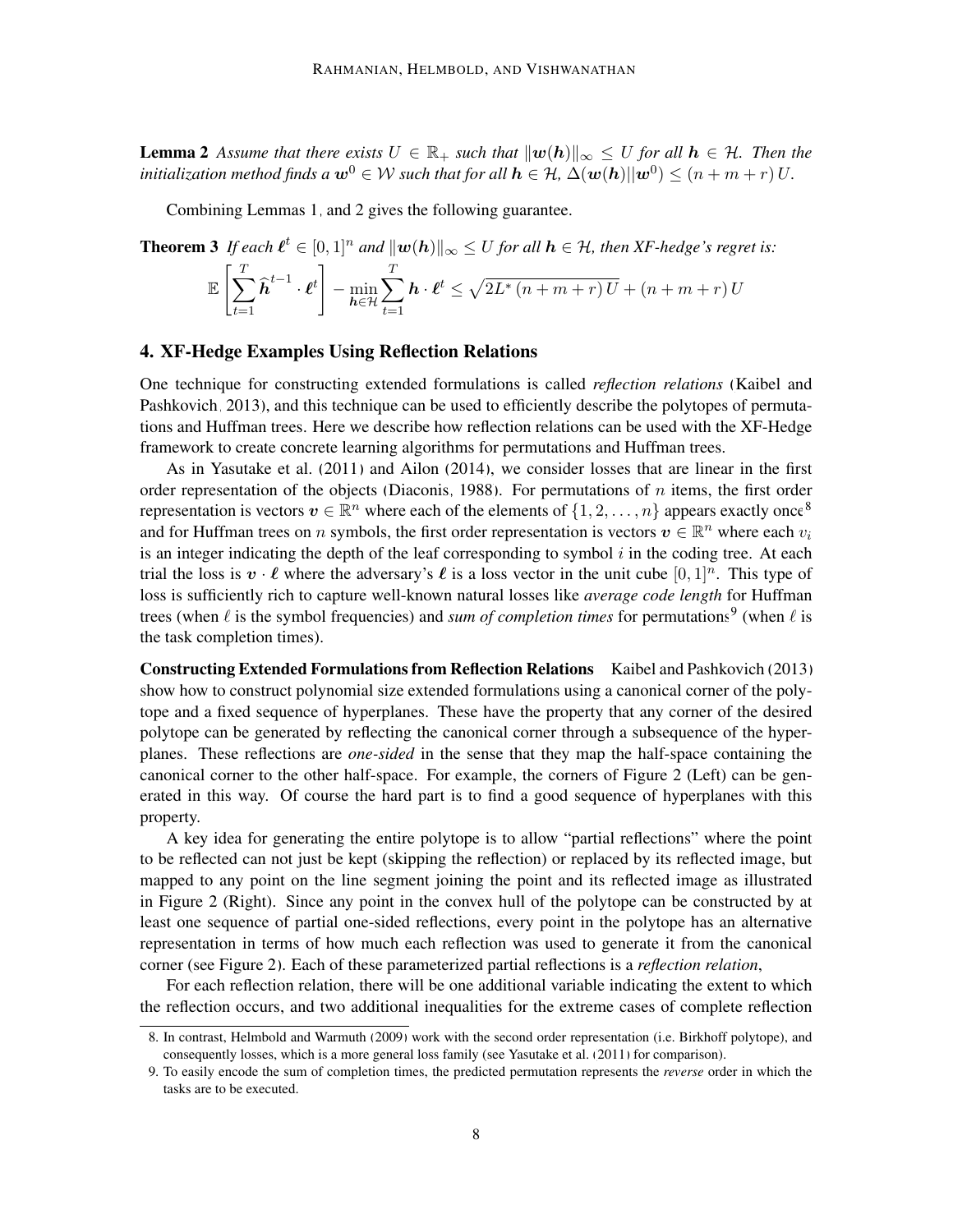

<span id="page-8-0"></span>Figure 2: (Left) The 6 corners of the polytope are generated by subsequences of one-sided reflections through lines (1), (2), and (3), starting from the canonical point  $P_0$ . Using partial reflections, we can generate the entire polytope. (Right) A partial reflection of  $v$  to  $v'$ corresponds to  $(\widehat{=})$  a variable x indicating how far  $v'$  moves towards v's image  $v_{\text{reflected}}$ .

and no reflection. Therefore, if the polytope can be expressed with polynomially many reflection relations, then it has an extended formulation of polynomial size with polynomially many constraints. Appendix [D](#page-7-0) provides more details about the type of results shown by [Kaibel and Pashkovich](#page-13-9) [\(2013\)](#page-13-9).

Extended Formulations for Objects Closed under Re-Ordering Assume we want to construct an extended formulation for a class of combinatorial objects which is closed under any re-ordering (both Huffman trees and permutations both have this property). Then reflection relations corresponding to swapping pairs of elements are useful. Swapping elements  $i$  and  $j$  can be implemented with a hyperplane going through the origin and having normal vector  $e_i - e_j$  (here  $e_i$  is the *i*th unit vector). The identity permutation is the natural canonical corner, so the one-sided reflections are only used for v where  $v_i \le v_j$ .

Implementing the reflection relation for the  $i, j$  swap uses an additional variable along with two additional inequalities. Concretely, assume  $v \in \mathbb{R}^n$  is going into this reflection relation and  $v' \in \mathbb{R}^n$ is the output, so  $v'$  is in the convex combination of  $v$  and its reflection. It is natural to encode this as  $v' = \gamma v + (1 - \gamma)v_{\text{reflected}}$ . However, we found it more convenient to parameterize v' by its absolute distance x from v, rather than the relative distance  $\gamma \in [0, 1]$ . Using this parameterization, we have  $v' = v + x (e_i - e_j)$  constrained by  $(e_i - e_j) \cdot v \leq (e_i - e_j) \cdot v' \leq -(e_i - e_j) \cdot v$ . Therefore the possible relationships between between  $v'$  and v can be encoded with the additional variable x and the following constraints:  $10$ 

<span id="page-8-2"></span>
$$
v' = m x + v \quad \text{where } m = e_i - e_j, \qquad 0 \le x \le v_j - v_i. \tag{4}
$$

Notice that x indicates the amount of change in the *i*th and *j*th elements which can go from zero (remaining unchanged) to the maximum swap capacity  $v_j - v_i$ .

Suppose the desired polytope is described using m reflection relations and with canonical point c. Then starting from c and successively applying the equation in  $(4)$ , we obtain the connection between the extended formulation space  $\mathcal X$  and original space  $\mathcal V$ :

 $v = M x + c, \quad v, c \in \mathcal{V} \subset \mathbb{R}^n, x \in \mathcal{X} \subset \mathbb{R}^m, M \in \{-1, 0, 1\}^{n \times m}.$ 

<span id="page-8-1"></span><sup>10.</sup> In general v (and thus  $v_i$  and  $v_i$ ) may be functions of the variables for previous reflection relations.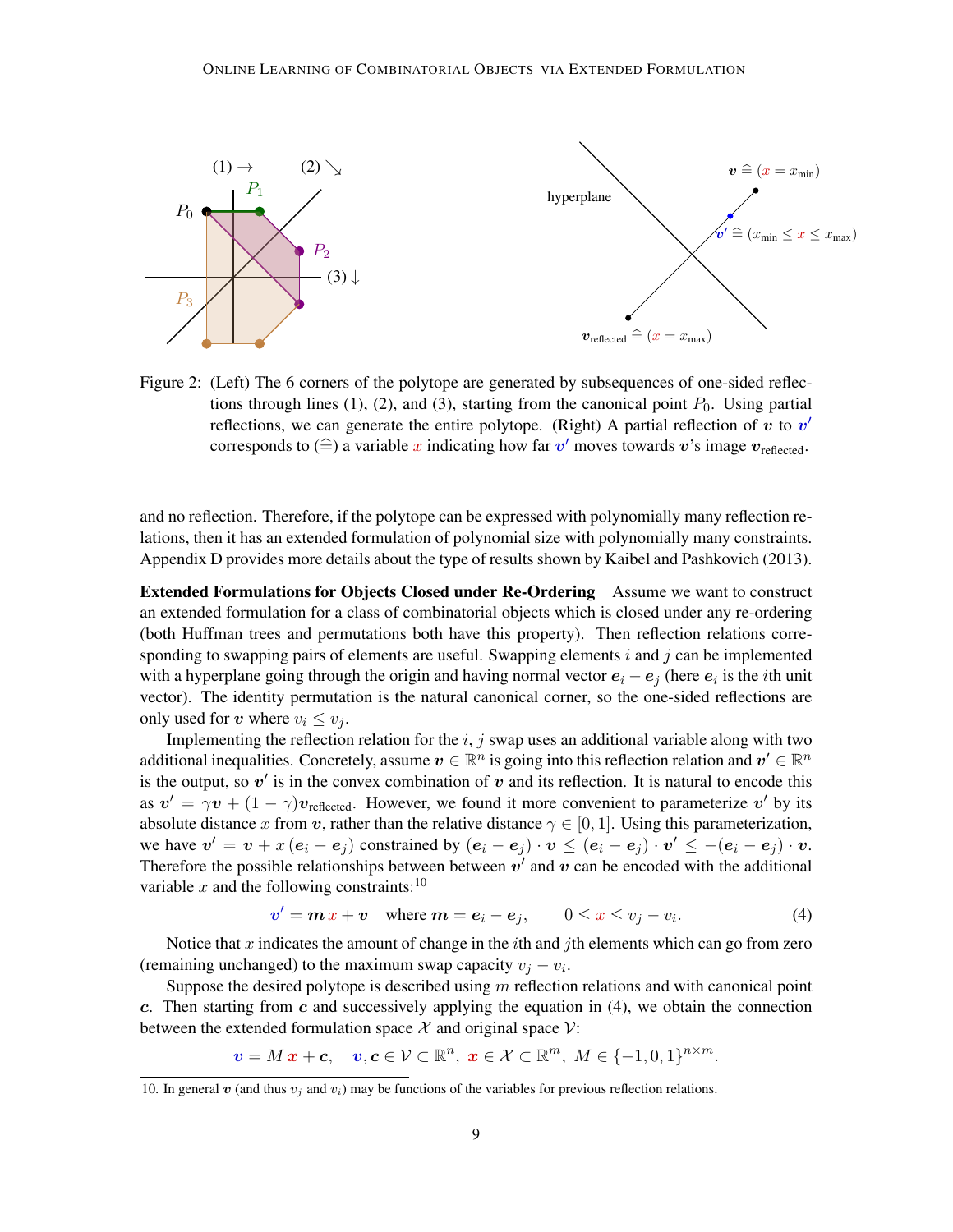

<span id="page-9-2"></span>Figure 3: An extended formulation for permutation on  $n = 3$  items. The canonical permutation is [1, 2, 3]. Elements of  $v$  are in blue,  $x$  in red, and the intermediate values are in green.

[Kaibel and Pashkovich](#page-13-9) [\(2013\)](#page-13-9) showed that the  $m$  reflection relations corresponding to the  $m$ comparators in an arbitrary *n*-input sorting network<sup>[11](#page-9-1)</sup> generates the permutation polytope (see Figure [3\)](#page-9-2). A similar extended formulation for Huffman trees can be built using an arbitrary sorting network along with  $O(n \log n)$  additional comparators and simple linear maps (which do not require extra variables) and the canonical corner  $\mathbf{c} = [1, 2, \dots, n-2, n-1, n-1]^T$  (see Section 2.24 in [Pashkovich](#page-13-15) [\(2012\)](#page-13-15) for more details). Note that the reflection relations are applied in reverse order than their use in the sorting network (see Figure [3\)](#page-9-2).

Learning Permutations and Huffman Trees As described in the previous subsections, the polytope V of both permutations and Huffman trees can be efficiently described using  $m$  inequality and *n* equality constraints<sup>[12](#page-9-3)</sup>:

$$
\mathcal{V} = \{ \boldsymbol{v} \in \mathbb{R}_+^n | \exists \boldsymbol{x} \in \mathbb{R}_+^m : A \boldsymbol{x} \leq \boldsymbol{b} \text{ and } \boldsymbol{v} = M \boldsymbol{x} + \boldsymbol{c} \}
$$

Adding the slack variables  $s \in \mathbb{R}^m_+$ , we obtain the augmented formulation  $\mathcal{W}$ :

 $\mathcal{W} = \{\boldsymbol{w} = (\boldsymbol{v}, \boldsymbol{x}, \boldsymbol{s}) \in \mathbb{R}^{n+2m}_+ | A \boldsymbol{x} + \boldsymbol{s} = \boldsymbol{b} \text{ and } \boldsymbol{v} = M \boldsymbol{x} + \boldsymbol{c} \}$ 

Note that all the wire values (i.e.  $v_i$ 's), as well as  $x_i$ 's and  $s_i$ 's are upperbounded by  $U = n$ . Using the AKS sorting networks with  $m = \mathcal{O}(n \log n)$  comparators [\(Ajtai et al., 1983\)](#page-12-9), we can obtain the regret bounds below from Theorem [3:](#page-7-3)

Corollary 4 *XF-Hedge has the following regret bound when learning either permutations or Huffman trees:*

$$
\mathbb{E}\left[\sum_{t=1}^T \widehat{\boldsymbol{h}}^{t-1} \cdot \boldsymbol{\ell}^t\right] - \min_{\boldsymbol{h} \in \mathcal{H}} \sum_{t=1}^T \boldsymbol{h} \cdot \boldsymbol{\ell}^t = \mathcal{O}\left(n\left(\log n\right)^{\frac{1}{2}} \sqrt{L^*} + n^2 \log n\right)
$$

# <span id="page-9-0"></span>5. Fast Prediction with Reflection Relations

From its current weight vector  $w = (v, x, s) \in W$ , XF-Hedge randomly selects an object  $\hat{h}$ from the combinatorial class  $\mathcal H$  in such a way that  $\mathbb E\left[\widehat{\boldsymbol h}\right] = \boldsymbol v$ . In Component Hedge and similar

<span id="page-9-1"></span>11. A *sorting network* is a sorting algorithm where the comparisons are fixed in advance. See e.g. [\(Cormen et al., 2001\)](#page-12-1).

<span id="page-9-3"></span><sup>12.</sup> Positivity constraints are excluded as they are already enforced due to definition of ∆(·||·), and Huffman trees require additional  $\mathcal{O}(n \log n)$  inequality constraints beyond those corresponding to the sorting network.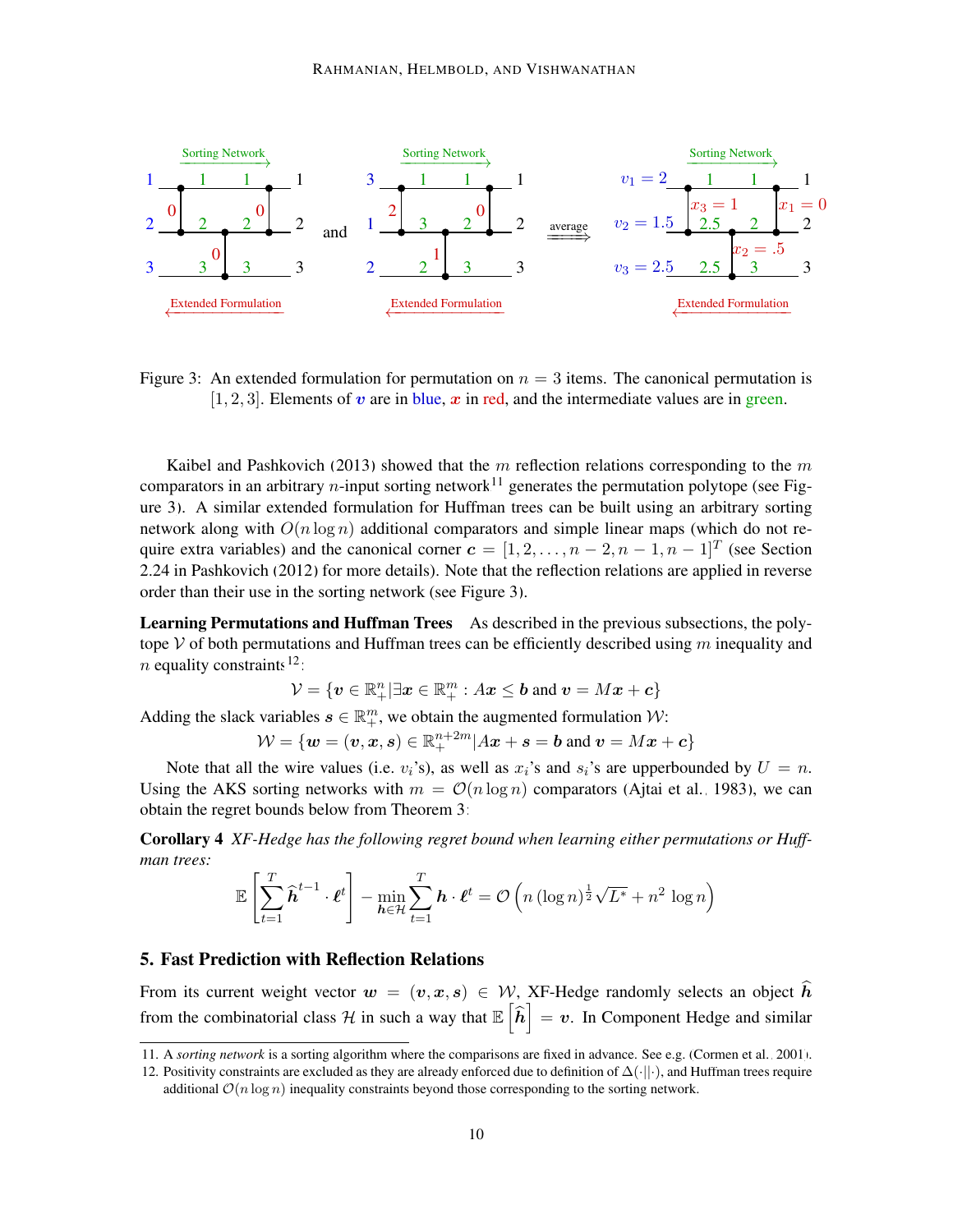algorithms [\(Helmbold and Warmuth, 2009;](#page-13-4) [Koolen et al., 2010;](#page-13-6) [Yasutake et al., 2011;](#page-14-0) [Warmuth and](#page-14-2) [Kuzmin, 2008\)](#page-14-2), this is done by decomposing v into a convex combination of objects in  $H$  followed by sampling. In this section, we give a new more direct prediction method for combinatorial classes  $H$  whose extended formulation is constructed by reflection relations. Our method is faster due to avoiding the decomposition.

The values x and  $x + s$  can be interpreted as amount swapped and the maximum swap allowed for the comparators in the sorting networks, respectively. Therefore, it is natural to define  $x_i/(x_i +$  $s_i$ ) as *swap probability* associated with the *i*th comparator for  $i \in \{1..m\}$ . Algorithm [3](#page-10-1) incorporates the notion of swap probabilities to construct an efficient sampling procedure from a distribution  $D$ which has the right expectation. It starts with the canonical object (e.g. identity permutation) and feeds it through the reflection relations. Each reflection i is taken with probability  $x_i/(x_i + s_i)$ . The theorem below (proved in the Appendix [G\)](#page-18-0) guarantees the correctness and efficiency of this algorithm.

<span id="page-10-3"></span>**Theorem 5** (i) Given  $(v,x,s) \in \mathcal{W} \subseteq \mathbb{R}^{n+2m}$ , Algorithm [3](#page-10-1) samples **h** from a distribution  $\mathcal{D}$  such *that*  $\mathbb{E}_{\mathcal{D}}[h] = v$ . *(ii)* The time complexity of Algorithm [3](#page-10-1) is  $O(n + m)$ .

Using the AKS sorting networks [\(Ajtai et al., 1983\)](#page-12-9),  $m \in \mathcal{O}(n \log n)$ , so Algorithm [3](#page-10-1) predicts in  $\mathcal{O}(n \log n)$  time. This improves the previously known  $\mathcal{O}(n^2)$  prediction procedure for mean-based algorithms<sup>[13](#page-10-2)</sup> for permutations [\(Yasutake et al., 2011;](#page-14-0) [Suehiro et al., 2012\)](#page-14-3).

Algorithm 3 Fast-Prediction

1: Input:  $(x, s) \in \mathbb{R}_+^{2m}$ 2: **Output:** A prediction  $\widehat{h} \in \mathcal{H} \subseteq \mathbb{R}^n$ 3:  $\widehat{h} \leftarrow c$  – *the canonical corner in*  $\mathbb{R}^n$ 4: for  $k = 1$  to m do 5:  $(i_k, j_k) \leftarrow$  wire indices associated with the k-th comparator 6: if  $x_i = 0$  then 7: continue 8: else 9: Switch the  $i_k$ th and  $j_k$ th components of  $\hat{h}$  w.p.  $x_k/(x_k + s_k)$ . return  $h$ 

# <span id="page-10-1"></span><span id="page-10-0"></span>6. Conclusion and Future Work

Table [1](#page-11-0) contains a comparison of the regret bounds for the new XF-Hedge algorithm, OnlineRank [\(Ailon, 2014\)](#page-12-0), Follow the Perturbed Leader (FPL) [\(Kalai and Vempala, 2005\)](#page-13-7), and the Hedge algorithm [\(Freund and Schapire, 1997\)](#page-13-3) which inefficiently maintains an explicit weight for each of the exponentially many permutations or Huffman trees. For permutations, the regret bound of genthe exponentially many permutations of Humman trees. For permutations, the regret bound of general XF-Hedge methodology is within a factor  $\sqrt{\log n}$  of the state-of-the-art algorithm OnlineRank

<span id="page-10-2"></span><sup>13.</sup> It also matches the time complexity of prediction step for non-mean-based permutation-specialized OnlineRank [\(Ailon, 2014\)](#page-12-0) and also the general FPL [\(Kalai and Vempala, 2005\)](#page-13-7) algorithm both for permutations and Huffman Trees.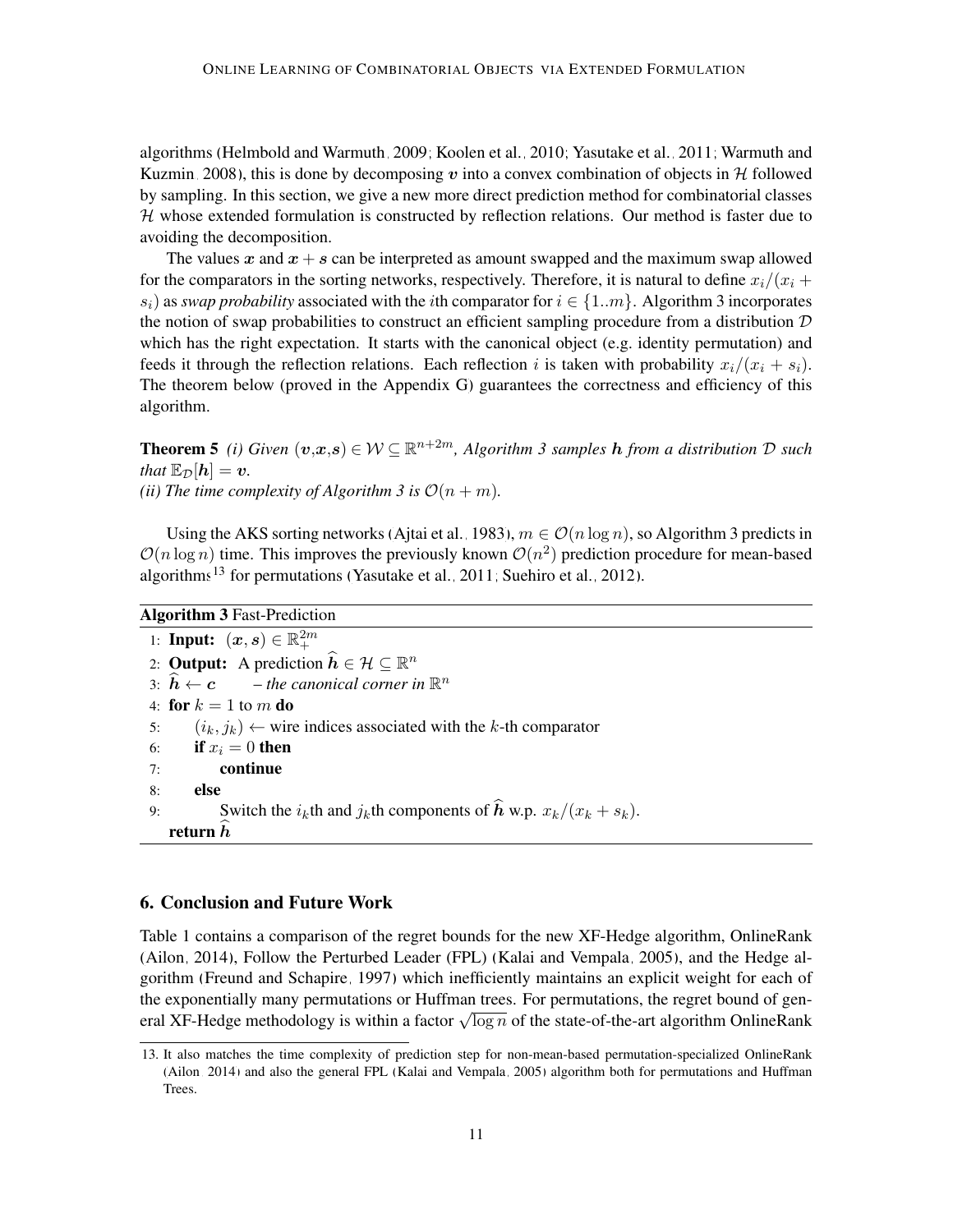<span id="page-11-0"></span>

| Algorithm       | Permutation                                                                           | Huffman Tree                                                                            |                                                                                     |
|-----------------|---------------------------------------------------------------------------------------|-----------------------------------------------------------------------------------------|-------------------------------------------------------------------------------------|
|                 |                                                                                       | $\ell^t \in$ Unit Cube                                                                  | $\ell^t \in$ Unit Simplex                                                           |
| XF-Hedge        | $\binom{n(\log n)^{\frac{1}{2}}\sqrt{L^*}}{+n^2\log n}$                               | $\binom{n(\log n)^{\frac{1}{2}}\sqrt{L^*}}{+n^2\log n}$<br>$\mathcal{O}$                | $\mathcal{O}\left(\frac{n(\log n)^{\frac{1}{2}}\sqrt{L^*}}{+n^2\log n}\right)$      |
| OnlineRank      | $\mathcal{O}(n\sqrt{L^*}+n^2)$                                                        |                                                                                         |                                                                                     |
| <b>FPL</b>      | $\big\langle n^{\frac{3}{2}}(\log n)^{\frac{1}{2}}\sqrt{L^*}\big\rangle\ +n^3\log n$  | $\binom{n^{\frac{3}{2}}(\log n)^{\frac{1}{2}}\sqrt{L^*}}{+n^3\log n}$<br>$\mathcal{O}$  | $\begin{array}{c} \sqrt{n}(\log n)^{\frac{1}{2}}\sqrt{L^*}\\+n^2\log n \end{array}$ |
| Hedge Algorithm | $\big\langle n^{\frac{3}{2}}(\log n)^{\frac{1}{2}}\sqrt{L^*}\big\rangle \ +n^3\log n$ | $\sqrt[n^{\frac{3}{2}}(\log n)^{\frac{1}{2}}\sqrt{L^*}}$ + $n^3\log n$<br>$\mathcal{O}$ | $\begin{pmatrix} n(\log n)^{\frac{1}{2}}\sqrt{L^*} \\ +n^2\log n \end{pmatrix}$     |

Table 1: Comparing the regret bounds of XF-Hedge with other existing algorithms in different problems and different loss regimes.

[\(Ailon, 2014\)](#page-12-0). When compared with the generic explicit Hedge algorithm (which is not computa-(Anon, 2014). When compared with the generic explicit riedge algorithm (with tionally efficient) and FPL, XF-Hedge has a better loss bound by a factor of  $\sqrt{n}$ .

When comparing on Huffman trees, we consider two loss regimes: one where the loss vectors are from the general unit cube, and consequently, the per-trial losses are in  $\mathcal{O}(n^2)$  (like permutations), and another where the loss vectors represent frequencies and lie on the unit simplex so the per-trial losses are in  $\mathcal{O}(n)$ . In the first case, as with permutations, XF-Hedge has the best asymptotic bounds. In the second case, the lower loss range benefits Hedge and FPL, and the regret bounds of all three algorithms match.

In conclusion, we have presented a general methodology for creating online learning algorithms from extended formulations. Our main contribution is the XF-Hedge algorithm that enables the efficient use of Component Hedge techniques on complex classes of combinatorial objects. Because XF-Hedge is in the Bregman projection family of algorithms, many of the tools from the expert setting are likely to carry over. This includes lower bounding weights for shifting comparators [\(Herbster and Warmuth, 1998\)](#page-13-16), long-term memory [\(Bousquet and Warmuth, 2002\)](#page-12-10), and adapting the updates to the bandit setting [\(Audibert et al., 2011\)](#page-12-11). Several important areas remain for potentially fruitful future work:

More Applications There is a rich literature on extended formulation for different combinatorial objects [\(Conforti et al., 2010;](#page-12-3) [Kaibel, 2011;](#page-13-1) [Pashkovich, 2012;](#page-13-15) [Afshari Rad and Kakhki, 2017;](#page-12-12) [Fiorini et al., 2013\)](#page-12-13). Which combinatorial classes have both natural online losses and suitable extended formulations so XF-Hedge is appropriate? For instance, building on the underlying ideas of XF-Hedge, [Rahmanian and Warmuth](#page-14-4) [\(2017\)](#page-14-4) developed a family of learning algorithms focusing on extended formulations constructed by dynamic programming.

More Complex Losses The redundant representation we introduced can be used to express different losses. Although our current applications do not assign loss to the extended formulation variables  $(x)$  and their associated slack variables  $(s)$ , these additional variables enable the expression of different kinds of losses. For what natural losses could be these additional variables useful?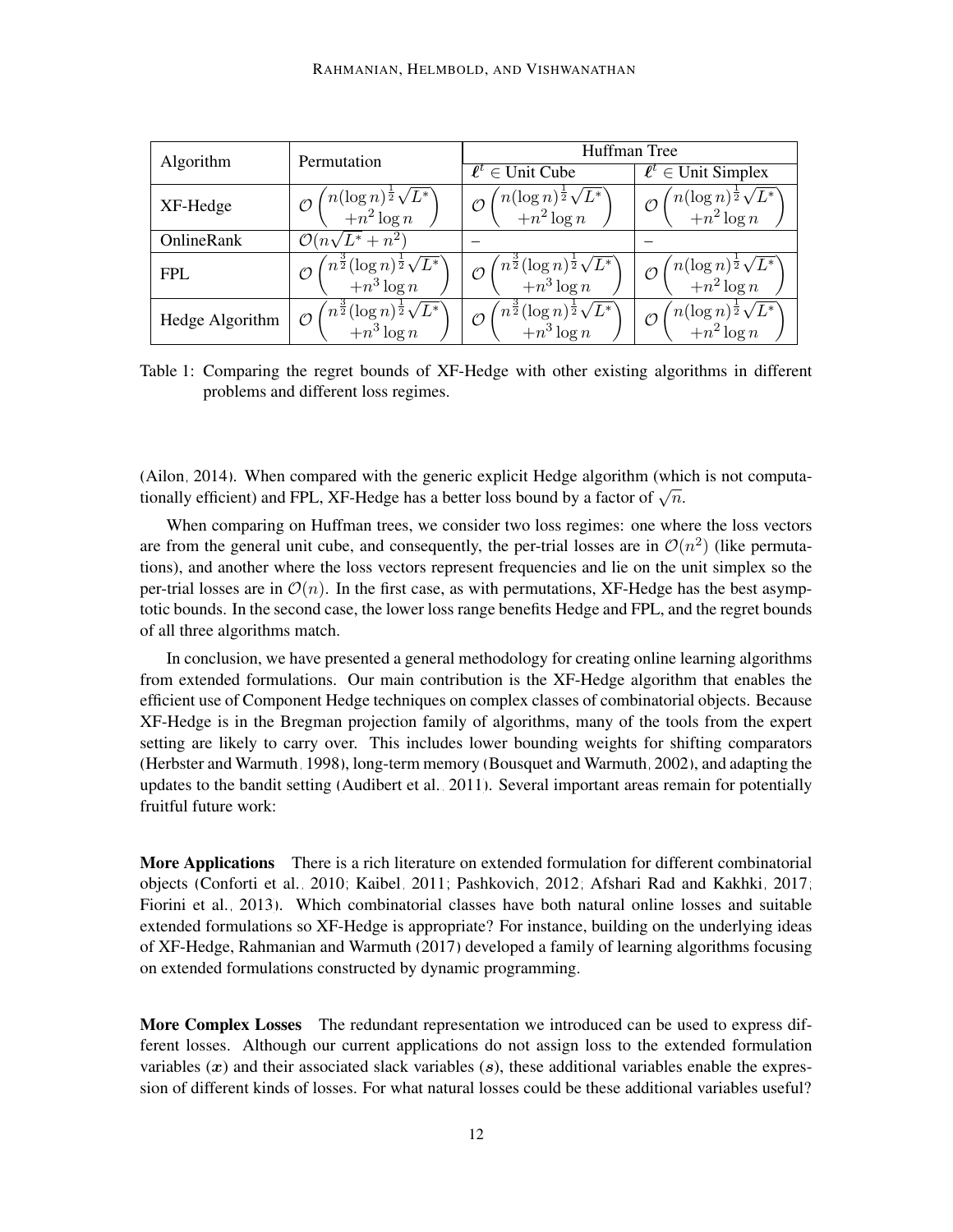# Acknowledgments

We thank Manfred K. Warmuth for his helpful discussions. We would like to acknowledge support for this project from the National Science Foundation (NSF grant IIS-1619271).

#### References

- <span id="page-12-12"></span>Maria Afshari Rad and Hossein Taghizadeh Kakhki. Two extended formulations for cardinality maximum flow network interdiction problem. *Networks*, 2017.
- <span id="page-12-0"></span>Nir Ailon. Improved bounds for online learning over the permutahedron and other ranking polytopes. In *AISTATS*, pages 29–37, 2014.
- <span id="page-12-9"></span>Miklós Ajtai, János Komlós, and Endre Szemerédi. Sorting inc logn parallel steps. *Combinatorica*, 3(1):1–19, 1983.
- <span id="page-12-11"></span>Jean-Yves Audibert, Sébastien Bubeck, and Gábor Lugosi. Minimax policies for combinatorial prediction games. In *COLT*, volume 19, pages 107–132, 2011.
- <span id="page-12-6"></span>Heinz H Bauschke and Jonathan M Borwein. Legendre functions and the method of random bregman projections. *Journal of Convex Analysis*, 4(1):27–67, 1997.
- <span id="page-12-10"></span>Olivier Bousquet and Manfred K Warmuth. Tracking a small set of experts by mixing past posteriors. *Journal of Machine Learning Research*, 3(Nov):363–396, 2002.
- <span id="page-12-5"></span>Lev M Bregman. The relaxation method of finding the common point of convex sets and its application to the solution of problems in convex programming. *USSR computational mathematics and mathematical physics*, 7(3):200–217, 1967.
- <span id="page-12-4"></span>Nicolo Cesa-Bianchi and Gábor Lugosi. *Prediction, learning, and games*. Cambridge university press, 2006.
- <span id="page-12-3"></span>Michele Conforti, Gérard Cornuéjols, and Giacomo Zambelli. Extended formulations in combinatorial optimization. *4OR: A Quarterly Journal of Operations Research*, 8(1):1–48, 2010.
- <span id="page-12-1"></span>Thomas H Cormen, Charles E Leiserson, Ronald L Rivest, and Clifford Stein. Introduction to algorithms second edition, 2001.
- <span id="page-12-7"></span>Inderjit S Dhillon and Joel A Tropp. Matrix nearness problems with bregman divergences. *SIAM Journal on Matrix Analysis and Applications*, 29(4):1120–1146, 2007.
- <span id="page-12-8"></span>Persi Diaconis. Group representations in probability and statistics. *Lecture Notes-Monograph Series*, 11:i–192, 1988.
- <span id="page-12-2"></span>Miroslav Dudík, Nika Haghtalab, Haipeng Luo, Robert E. Schapire, Vasilis Syrgkanis, and Jennifer Wortman Vaughan. Oracle-efficient learning and auction design. In *Proceedings of 58th Annual Symposium on Foundations of Computer Science (FOCS)*, 2017.
- <span id="page-12-13"></span>Samuel Fiorini, Volker Kaibel, Kanstantsin Pashkovich, and Dirk Oliver Theis. Combinatorial bounds on nonnegative rank and extended formulations. *Discrete mathematics*, 313(1):67–83, 2013.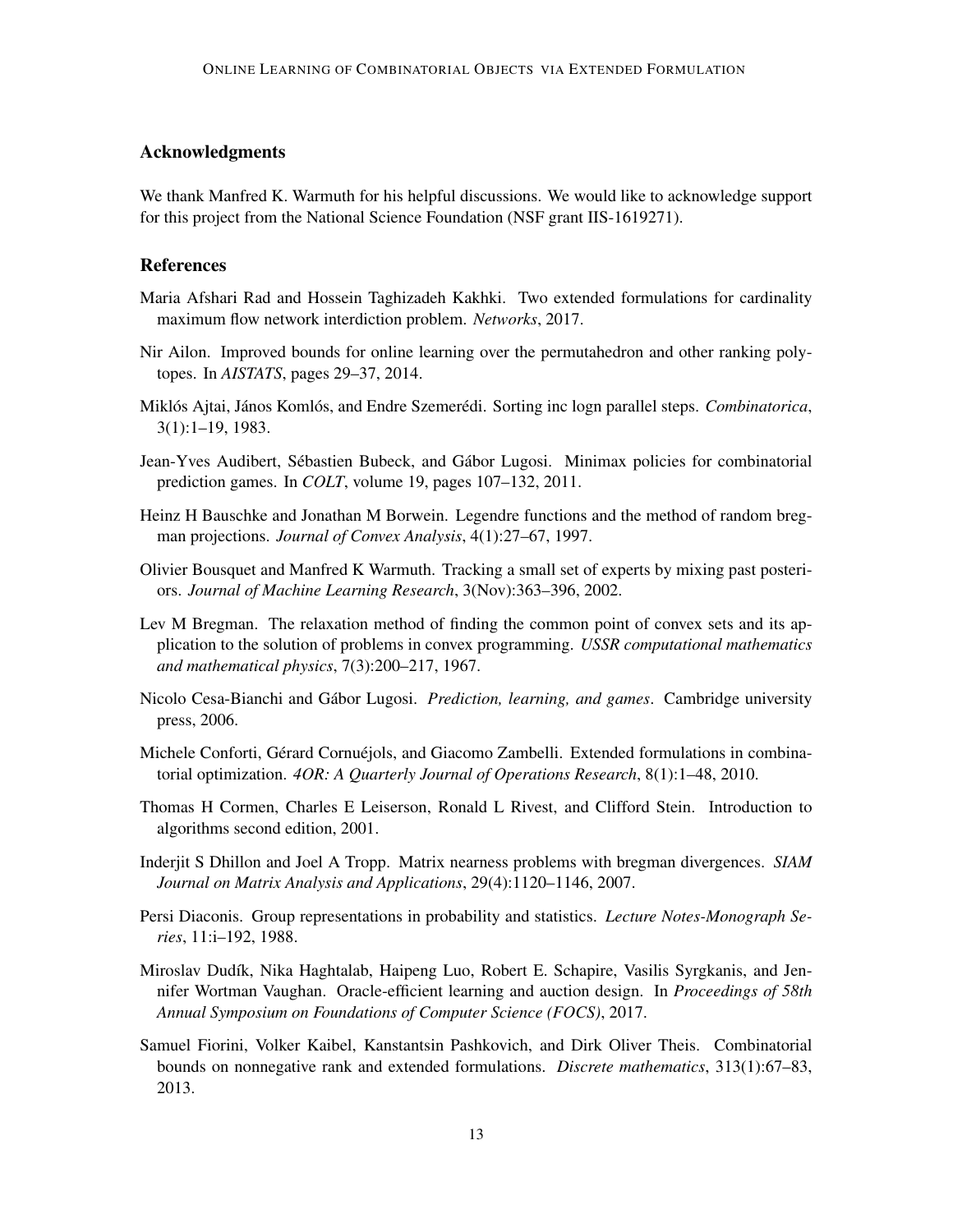- <span id="page-13-3"></span>Yoav Freund and Robert E Schapire. A decision-theoretic generalization of on-line learning and an application to boosting. *Journal of computer and system sciences*, 55(1):119–139, 1997.
- <span id="page-13-8"></span>Elad Hazan and Satyen Kale. Projection-free online learning. In *Proceedings of 29th International Conference on Machine Learning (ICML)*, 2012.
- <span id="page-13-11"></span>David P Helmbold and Robert E Schapire. Predicting nearly as well as the best pruning of a decision tree. *Machine Learning*, 27(1):51–68, 1997.
- <span id="page-13-4"></span>David P Helmbold and Manfred K Warmuth. Learning permutations with exponential weights. *The Journal of Machine Learning Research*, 10:1705–1736, 2009.
- <span id="page-13-10"></span>David P Helmbold, Sandra Panizza, and Manfred K Warmuth. Direct and indirect algorithms for on-line learning of disjunctions. *Theoretical Computer Science*, 284(1):109–142, 2002.
- <span id="page-13-16"></span>Mark Herbster and Manfred K Warmuth. Tracking the best expert. *Machine Learning*, 32(2): 151–178, 1998.
- <span id="page-13-14"></span>Mark Herbster and Manfred K Warmuth. Tracking the best linear predictor. *The Journal of Machine Learning Research*, 1:281–309, 2001.
- <span id="page-13-1"></span>Volker Kaibel. Extended formulations in combinatorial optimization. *arXiv preprint arXiv:1104.1023*, 2011.
- <span id="page-13-9"></span>Volker Kaibel and Kanstantsin Pashkovich. Constructing extended formulations from reflection relations. In *Facets of Combinatorial Optimization*, pages 77–100. Springer, 2013.
- <span id="page-13-7"></span>Adam Kalai and Santosh Vempala. Efficient algorithms for online decision problems. *Journal of Computer and System Sciences*, 71(3):291–307, 2005.
- <span id="page-13-6"></span>Wouter M. Koolen, Manfred K. Warmuth, and Jyrki Kivinen. Hedging structured concepts. In *Proceedings of COLT*, pages 93–105, 2010.
- <span id="page-13-5"></span>Dima Kuzmin and Manfred K Warmuth. Optimum follow the leader algorithm. In *Learning Theory*, pages 684–686. Springer, 2005.
- <span id="page-13-2"></span>Nick Littlestone and Manfred K Warmuth. The weighted majority algorithm. *Information and computation*, 108(2):212–261, 1994.
- <span id="page-13-12"></span>Wolfgang Maass and Manfred K Warmuth. Efficient learning with virtual threshold gates. *Information and Computation*, 141(1):66–83, 1998.
- <span id="page-13-13"></span>Thomas L Magnanti and Laurence A Wolsey. Optimal trees. *Handbooks in operations research and management science*, 7:503–615, 1995.
- <span id="page-13-0"></span>Jean-François Maurras, Thanh Hai Nguyen, and Viet Hung Nguyen. On the convex hull of huffman trees. *Electronic Notes in Discrete Mathematics*, 36:1009–1016, 2010.
- <span id="page-13-15"></span>Kanstantsin Pashkovich. *Extended formulations for combinatorial polytopes*. PhD thesis, Otto-von-Guericke-Universität Magdeburg, 2012.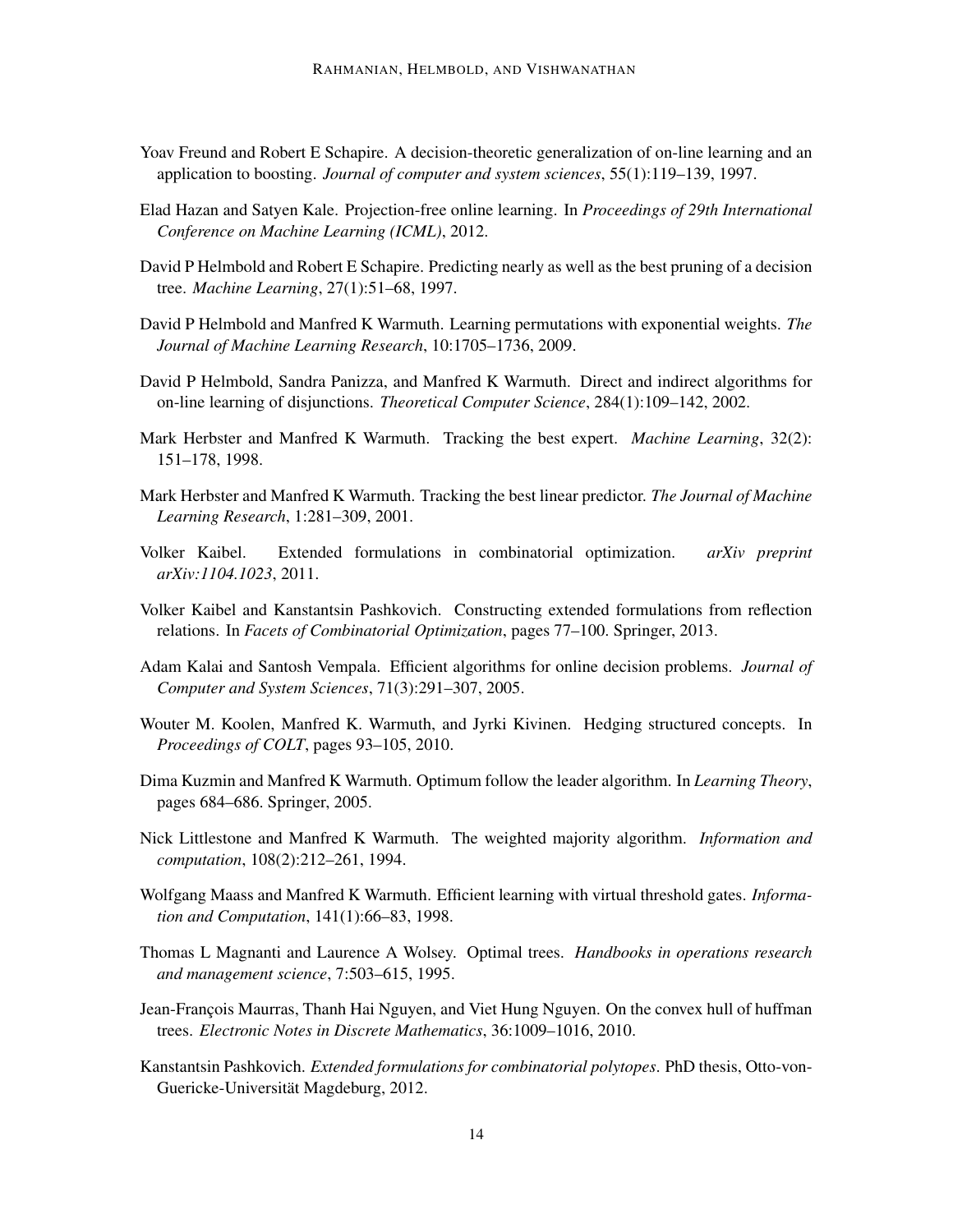- <span id="page-14-4"></span>Holakou Rahmanian and Manfred K Warmuth. Online dynamic programming. In *Advances in Neural Information Processing Systems*, 2017.
- <span id="page-14-3"></span>Daiki Suehiro, Kohei Hatano, Shuji Kijima, Eiji Takimoto, and Kiyohito Nagano. Online prediction under submodular constraints. In *International Conference on Algorithmic Learning Theory*, pages 260–274. Springer, 2012.
- <span id="page-14-5"></span>Eiji Takimoto and Manfred K Warmuth. Predicting nearly as well as the best pruning of a planar decision graph. *Theoretical Computer Science*, 288(2):217–235, 2002.
- <span id="page-14-1"></span>Eiji Takimoto and Manfred K Warmuth. Path kernels and multiplicative updates. *The Journal of Machine Learning Research*, 4:773–818, 2003.
- <span id="page-14-2"></span>Manfred K Warmuth and Dima Kuzmin. Randomized online pca algorithms with regret bounds that are logarithmic in the dimension. *Journal of Machine Learning Research*, 9(10):2287–2320, 2008.
- <span id="page-14-0"></span>Shota Yasutake, Kohei Hatano, Shuji Kijima, Eiji Takimoto, and Masayuki Takeda. Online linear optimization over permutations. In *Algorithms and Computation*, pages 534–543. Springer, 2011.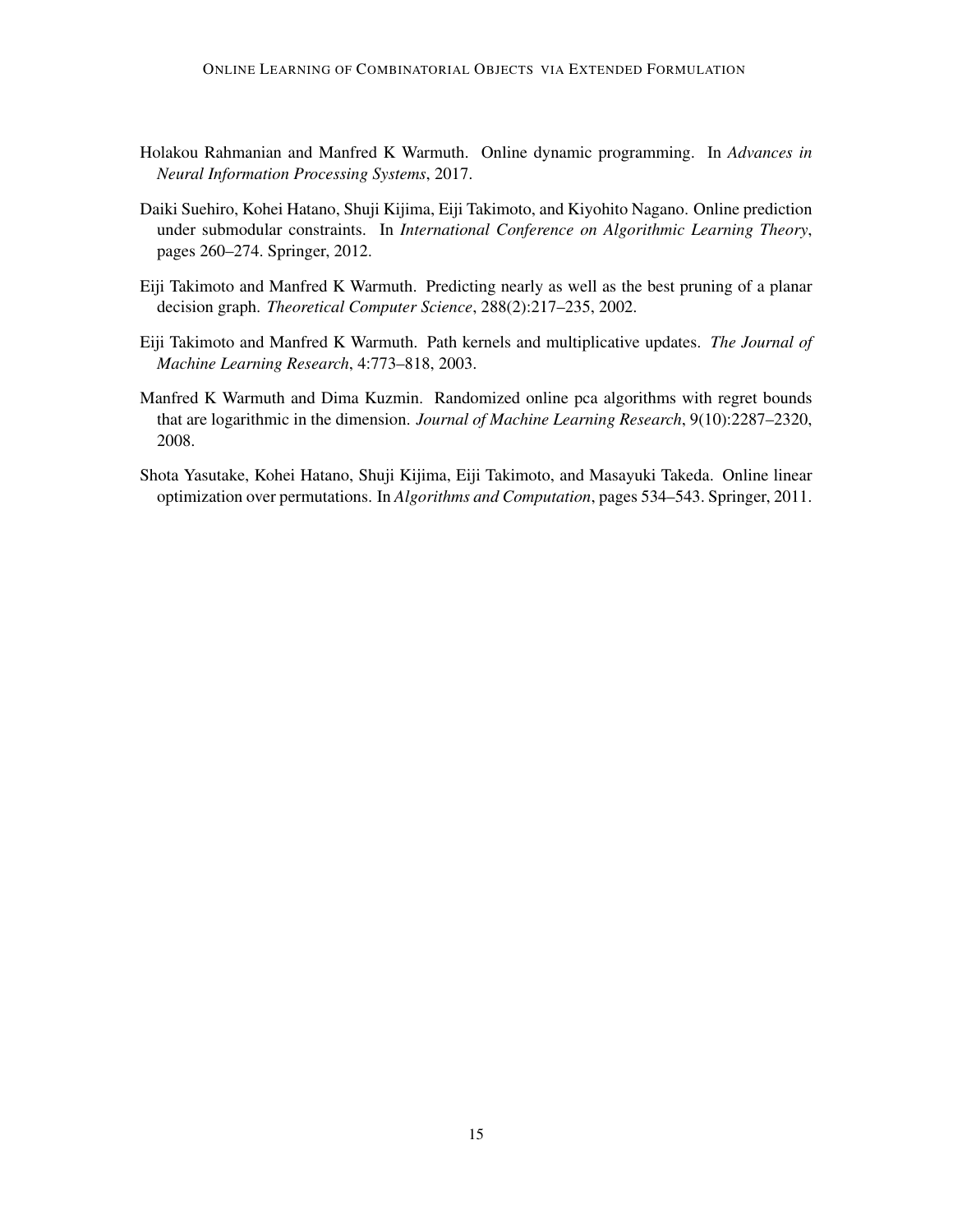| Symbol                 | Description                                                                                                         |
|------------------------|---------------------------------------------------------------------------------------------------------------------|
| $\boldsymbol{n}$       | The dimensionality of the combinatorial object                                                                      |
| ${\mathcal H}$         | The set of all objects in $\mathbb{R}^n_+$                                                                          |
| $\boldsymbol{h}$       | A particular object in $H$                                                                                          |
| T                      | The number of trials                                                                                                |
| $\boldsymbol{\ell}$    | The loss vector revealed by the adversary in $[0, 1]^n$                                                             |
| $\mathcal{V}$          | The convex hull of all objects in $H$                                                                               |
| $\boldsymbol{v}$       | A point in $H$                                                                                                      |
| $\boldsymbol{m}$       | The dimensionality of the extended formulation                                                                      |
| $\boldsymbol{x}$       | A point in extended formulation                                                                                     |
| $\mathcal X$           | The space of extended formulations $x$                                                                              |
| ${\cal W}$             | The augmented formulation                                                                                           |
| $\boldsymbol{w}$       | A point in the augmented formulation $W$                                                                            |
| $\boldsymbol{s}$       | The slack vector in the augmented formulation                                                                       |
| $\boldsymbol{r}$       | The dimensionality of the slack vector                                                                              |
| $\Delta(\cdot  \cdot)$ | the unnormalized relative entropy                                                                                   |
|                        | i.e. $\Delta(\boldsymbol{w}_1  \boldsymbol{w}_2) = \sum_i w_{1,i} \log \frac{w_{1,i}}{w_{2,i}} + w_{2,i} - w_{1,i}$ |
| $\bm{w}(\bm{h})$       | A point in $W$ associated with the object $h$                                                                       |
| U                      | An upper-bound for $  w(h)  _{\infty}$                                                                              |
| $L^*$                  | The cumulative loss of the best object in hindsight                                                                 |
|                        | i.e. $\min_{\mathbf{h} \in \mathcal{H}} \sum_{t=1}^{T} \mathbf{h} \cdot \boldsymbol{\ell}^t$                        |
| $\boldsymbol{M}$       | the $n \times m$ matrix representing the affine transformation                                                      |
|                        | corresponding to $m$ reflection relations                                                                           |
| $\boldsymbol{c}$       | the canonical point in H e.g. $[1, 2, , n]^T$ for permutations                                                      |
| A, b                   | the $m \times m$ matrix of coefficients and m-dimensional vector                                                    |
|                        | of constant terms specifying X along $x \ge 0$ i.e. $Ax \le b$                                                      |

Table 2: Table of notations in the order of appearance in the paper.

# Appendix B. Proof of Lemma [1](#page-6-2)

**Proof** Assuming  $w = (v, x, s)$  and  $L = (\ell, 0, 0)$ :  $(1-e^{-\eta})\bm{v}^{t-1}\cdot\bm{\ell}^t=(1-e^{-\eta})\bm{w}^{t-1}\cdot\bm{L}^t\leq\sum_{k=1}^{\infty}$ i  $w_i^{t-1}(1 - e^{-\eta L_i^t})$ 

$$
=\Delta(\boldsymbol{w}(\boldsymbol{h})||\boldsymbol{w}^{t-1})-\Delta(\boldsymbol{w}(\boldsymbol{h})||\widetilde{\boldsymbol{w}}^{t-1})+\eta \, \boldsymbol{w}(\boldsymbol{h}) \cdot \boldsymbol{L}^t\\=\Delta(\boldsymbol{w}(\boldsymbol{h})||\boldsymbol{w}^{t-1})-\Delta(\boldsymbol{w}(\boldsymbol{h})||\widetilde{\boldsymbol{w}}^{t-1})+\eta \, \boldsymbol{h} \cdot \boldsymbol{\ell}^t\\ \leq \Delta(\boldsymbol{w}(\boldsymbol{h})||\boldsymbol{w}^{t-1})-\Delta(\boldsymbol{w}(\boldsymbol{h})||\boldsymbol{w}^t)+\eta \, \boldsymbol{h} \cdot \boldsymbol{\ell}^t
$$

The first inequality is obtained using  $1 - e^{-\eta x} \ge (1 - e^{-\eta})x$  for  $x \in [0, 1]$  as done in [Littlestone](#page-13-2) [and Warmuth](#page-13-2) [\(1994\)](#page-13-2). The second inequality is a result of the Generalized Pythagorean Theorem [\(Herbster and Warmuth, 2001\)](#page-13-14), since  $w^t$  is a Bregman projection of  $\hat{w}^{t-1}$  into the convex set W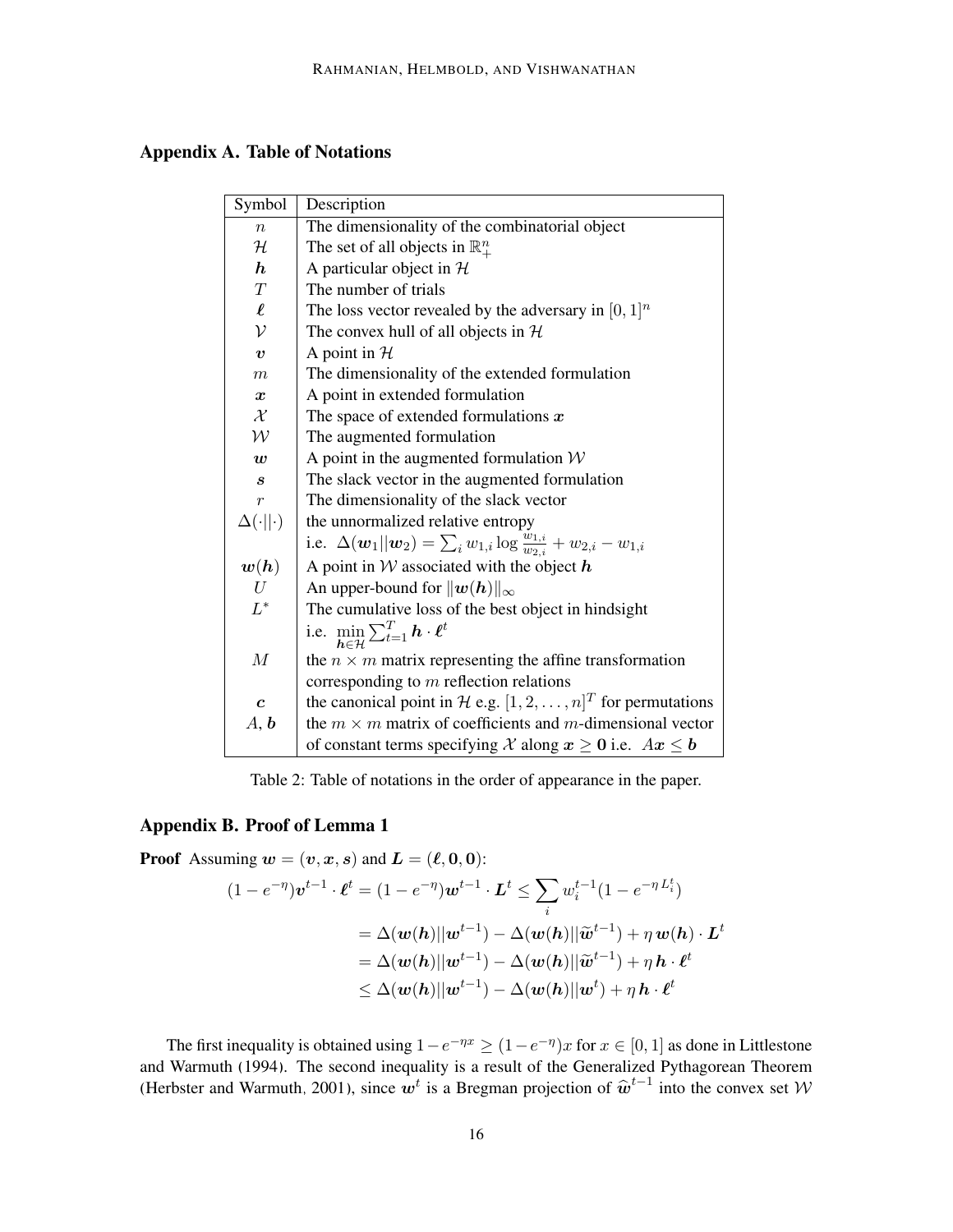which contains  $w(h)$ . By summing over  $t = 1 \dots T$  and using the non-negativity of divergences, we obtain:

$$
(1 - e^{-\eta}) \sum_{t=1}^{T} \mathbf{v}^{t-1} \cdot \ell^{t} \leq \Delta(\mathbf{w}(h) || \mathbf{w}^{0}) - \Delta(\mathbf{w}(h) || \mathbf{w}^{T}) + \eta \sum_{t=1}^{T} \mathbf{h} \cdot \ell^{t}
$$

$$
\longrightarrow \mathbb{E}\left[\sum_{t=1}^{T} \mathbf{h}^{t-1} \cdot \ell^{t}\right] \leq \frac{\eta \sum_{t=1}^{T} \mathbf{h} \cdot \ell^{t} + \Delta(\mathbf{w}(h) || \mathbf{w}^{0})}{1 - e^{-\eta}}
$$

Let  $L^* = \min_{h \in \mathcal{H}} \sum_{t=1}^T h \cdot \ell^t$ . We can set the learning rate  $\eta = \sqrt{\frac{2 \Delta(w(h)||w^0)}{L^*}}$  as instructed in [Koolen et al.](#page-13-6) [\(2010\)](#page-13-6) and obtain the following regret bound:

$$
\mathbb{E}\left[\sum_{t=1}^T \boldsymbol{h}^{t-1} \cdot \boldsymbol{\ell}^t \right] - \min_{\boldsymbol{h} \in \mathcal{H}} \sum_{t=1}^T \boldsymbol{h} \cdot \boldsymbol{\ell}^t \leq \sqrt{2L^* \Delta(\boldsymbol{w}(\boldsymbol{h})||\boldsymbol{w}^0)} + \Delta(\boldsymbol{w}(\boldsymbol{h})||\boldsymbol{w}^0)
$$

# Appendix C. Proof of Lemma [2](#page-6-3)

**Proof** Let  $\tilde{\boldsymbol{w}} = U \mathbf{1}$  in which  $\mathbf{1} \in \mathbb{R}^{m+n+r}$  is a vector with all ones in its components. Now let  $\boldsymbol{w}^0$  be the Pregman projection of  $\tilde{\boldsymbol{w}}$  ante  $\mathcal{W}$  that is: be the Bregman projection of  $\tilde{w}$  onto W, that is:

$$
\bm{w}^0 = \argmin_{\bm{w} \in \mathcal{W}} \Delta(\bm{w} || \widetilde{\bm{w}})
$$

Now for all  $h \in \mathcal{H}$ , we have:

$$
\Delta(\boldsymbol{w}(h)||\boldsymbol{w}^{0}) \leq \Delta(\boldsymbol{w}(h)||\widetilde{\boldsymbol{w}})
$$
Pythagorean Theorem  
\n
$$
= \sum_{i \in \{1..n+m+r\}} (\boldsymbol{w}(h))_{i} \log \frac{(\boldsymbol{w}(h))_{i}}{U} + U - (\boldsymbol{w}(h))_{i}
$$
\n
$$
\leq \sum_{i \in \{1..n+m+r\}} U
$$
\n
$$
= (n+m+r) U
$$

#### Appendix D. Construction of Extended Formulation Using Reflection Relations

Instead of starting with a single corner, one could also consider passing an entire polytope as an input through the sequence of (partial) reflections to generate a new polytope. Using this fact, Theorem 1 in [Kaibel and Pashkovich](#page-13-9) [\(2013\)](#page-13-9) provides an inductive construction of higher dimensional polytopes via sequences of reflection relations. Concretely, let  $P_{obj}^n$  be the polytope of a given combinatorial object of size *n*. The typical approach is to properly embed  $P_{\text{obj}}^n \subset \mathbb{R}^n$  into  $\widehat{P}_{\text{obj}}^n \subset \mathbb{R}^{n+1}$ , and then feed it through an appropriate sequence of reflection relations as an input polytope in order to obtain an extended formulation for  $P_{obj}^{n+1} \subset \mathbb{R}^{n+1}$ . Theorem 1 in [Kaibel and Pashkovich](#page-13-9) [\(2013\)](#page-13-9) provides sufficient conditions for the correctness of this procedure. Again, if polynomially many reflection relations are used to go from n to  $n + 1$ , then we can construct an extended formulation of polynomial size for  $P_{obj}^n$  with polynomially many constraints. In this paper, however, we work with batch construction of the extended formulation as opposed to the inductive construction.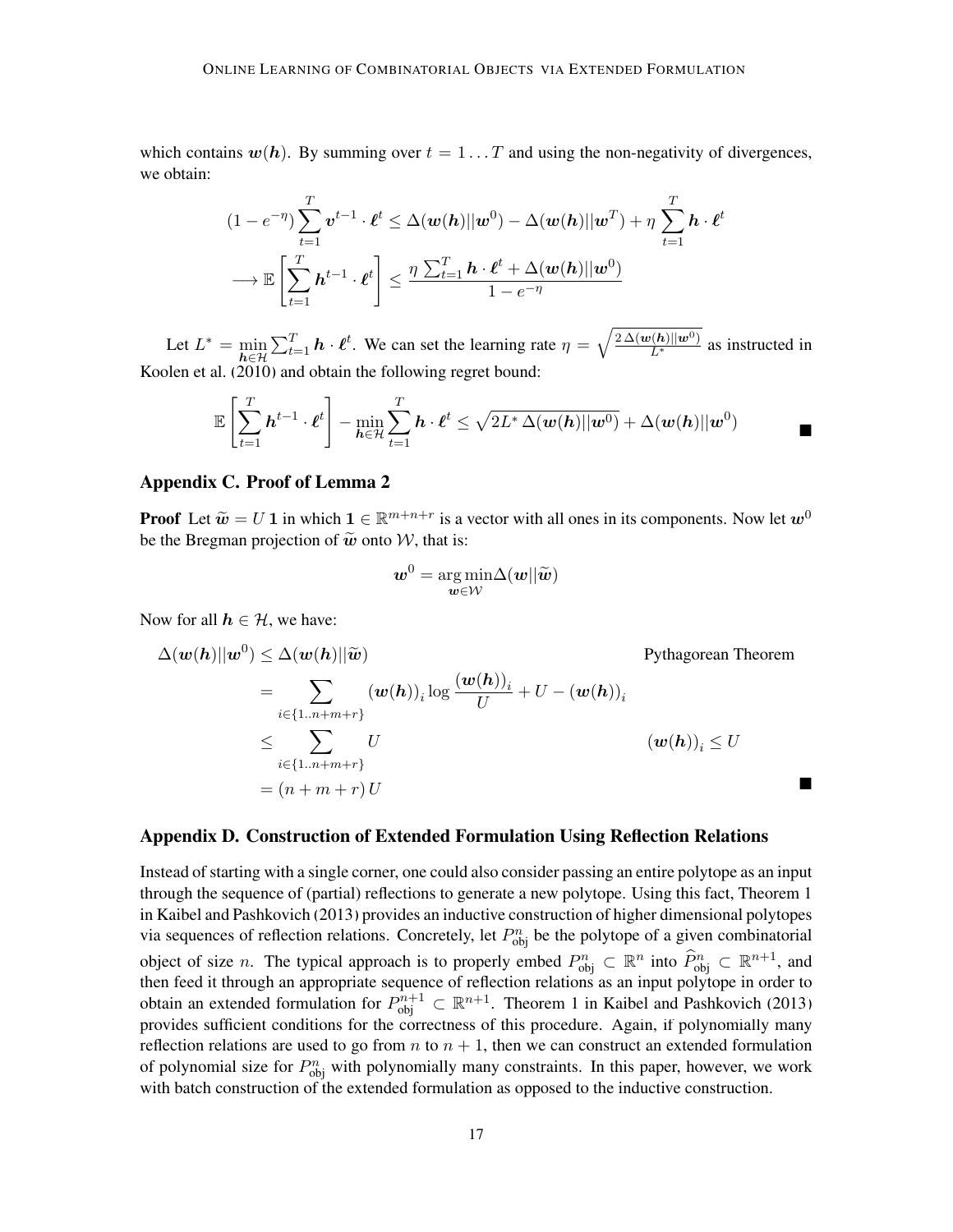### Appendix E. Facets Constructed by Reflection Relations

<span id="page-17-0"></span>Lemma 6 *Let* M *be the matrix representing the affine transformation corresponding to* m *reflection relations and*

$$
A = Tri(M^T M) + I, \quad \mathbf{b} = -M^T \mathbf{c}
$$

*in which Tri*(·) *is a function over square matrices which zeros out the upper triangular part of the input including the diagonal. Then the extended formulation space* X *is*

$$
Ax\leq b, \qquad x\geq 0
$$

*or equivalently with slack variables* s

$$
Ax+s=b, \qquad x,s\geq 0
$$

**Proof** Let  $v^k$  be the vector in V after going through the kth reflection relation. Also denote the kth column of M by  $M_k$ . Observe that  $v^0 = c$  and  $v^k = c + \sum_{i=1}^k M_i x_i$ . Let  $M_k = e_r - e_s$ . Then, using [\(4\)](#page-8-2), the inequality associated with the kth row of  $Ax \leq b$  will be obtained as below:

$$
x_k \le v_s^{k-1} - v_r^{k-1} = -M_k^T \mathbf{v}^{k-1} = -M_k^T \left( \mathbf{c} + \sum_{i=1}^{k-1} M_i x_i \right)
$$

$$
\longrightarrow x_k + \sum_{i=1}^{k-1} M_k^T M_i x_i \le -M_k^T \mathbf{c} = b_k
$$

Thus:

$$
\forall i, j \in [m] \quad A_{ij} = \begin{cases} M_i^T M_j & i > j \\ 1 & i = j \\ 0 & i < j \end{cases}, \quad \forall k \in [m] \quad b_k = -M_k^T \mathbf{c}
$$

which concludes the proof.

#### Appendix F. Projection onto Each Constraint

Each constraint of the polytope in the augmented formulation is of the form  $a^Tw = a_0$ . Formally, the projection  $w^*$  of a give point w to this constraint is solution to the following:

$$
\underset{\mathbf{a}^T \mathbf{w}^* = a_0}{\arg \min} \sum_i w_i^* \log \left(\frac{w_i^*}{w_i}\right) + w_i - w_i^*
$$

Finding the solution to the projection above for general hyperplanes and Bregman divergence can be found in Section 3 of [Dhillon and Tropp](#page-12-7) [\(2007\)](#page-12-7). Nevertheless, for the sake of completeness, we also provide the solution for the particular case of Huffman trees and permutations described by  $W$  in Section [4](#page-7-0) as well. Using the method of Lagrange multipliers, we have:

$$
L(\boldsymbol{w}^*, \mu) = \sum_i w_i^* \log \left(\frac{w_i^*}{w_i}\right) + w_i - w_i^* - \mu \left(\sum_{j=1}^{2m+n} a_i w_i^* - a_0\right)
$$
  

$$
\frac{\partial L}{\partial w_i^*} = \log \left(\frac{w_i^*}{w_i}\right) - \mu a_i = 0, \quad \forall i \in [n+2m]
$$
  

$$
\frac{\partial L}{\partial \mu} = \sum_{j=1}^{2m+n} a_i w_i^* - a_0 = 0
$$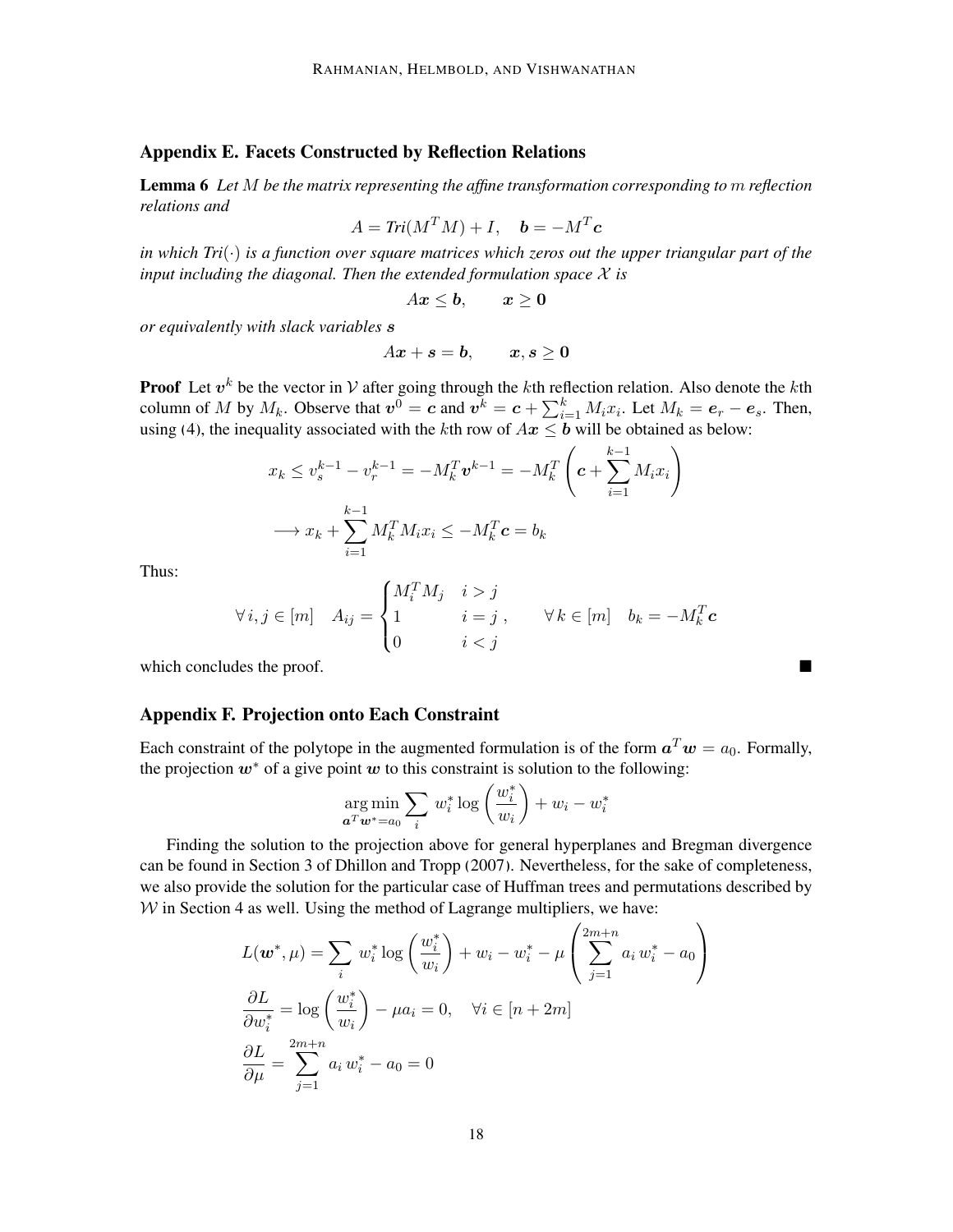<span id="page-18-1"></span>Replacing  $\rho = e^{-\mu}$ , we have  $w_i^* = w_i \rho^{a_i}$ . By enforcing  $\frac{\partial L}{\partial \mu} = 0$ , one needs to find  $\rho > 0$  such that:

$$
\sum_{i=1}^{n+2m} a_i w_i \rho^{a_i} - a_0 = 0 \tag{5}
$$

Observe that due to the structure of matrices M and A (see Lemma [6\)](#page-17-0),  $a_i \in \mathbb{Z}$  and  $a_i \geq -1$  for all  $i \in [n + 2m]$ , and furthermore  $a_0 \ge 0$ . Multiplying by  $\rho$ , we can re-write equation [\(5\)](#page-18-1) as the polynomial below:

$$
f(\rho) = \phi_k \rho^k + \ldots + \phi_2 \rho^2 - \phi_1 \rho - \phi_0 = 0
$$

in which all  $\phi_i$ 's are non-negative real numbers and  $k \leq n$ . Note that  $f(0) < 0$  and  $f(\rho) \to +\infty$ as  $\rho \to +\infty$ . Thus  $f(\rho)$  has at least one positive root. However, it can not have more than one positive roots and we can prove it by contradiction. Assume that there exist  $0 < r_1 < r_2$  such that  $f(r_1) = f(r_2) = 0$ . Since f is convex on positive real line, using Jensen's inequality, we can obtain the contradiction below:

$$
0 = f(r_1) = f\left(\frac{r_2 - r_1}{r_2} \times 0 + \frac{r_1}{r_2} \times r_2\right) < \frac{r_2 - r_1}{r_2} f(0) + \frac{r_1}{r_2} f(r_2) = \frac{r_2 - r_1}{r_2} f(0) < 0
$$

Therefore f has exactly one positive root which can be found by Newton's method starting from a sufficiently large initial point. Note that if the constraint belongs to  $v = Mx + c$ , then all the  $a_i$ 's are in  $\{-1, 0, 1\}$  and polynomial  $f(\rho)$  will be quadratic, so there is a closed form for the positive root.

#### <span id="page-18-0"></span>Appendix G. Proof of Theorem [5](#page-10-3)

**Proof** Let  $\mathbf{x} = [x_1, x_2, \dots, x_m]^T$ . Using induction, we prove that by the end of the *i*th loop of Al-gorithm [3,](#page-10-1) the obtained distribution  $\mathcal{D}^{(i)}$  has the right expectation for  $\mathbf{x}^{(i)} = [x_1, \dots, x_i, 0, \dots, 0].$ Concretely,  $\sum_{h \in \mathcal{H}} P_{\mathcal{D}^{(i)}}[h] \cdot h = M x^{(i)} + c$ . The desired result is obtained by setting  $i = m$ as  $v = M x + c$  (see Appendix [E\)](#page-9-0). The base case  $i = 0$  (i.e. before the first loop of the algorithm) is indeed true, since  $\mathcal{D}^{(0)}$  is initialized to follow  $P_{\mathcal{D}^{(0)}}[\mathbf{c}] = 1$ , and  $\mathbf{x}^{(0)} = \mathbf{0}$ , thus we have  $v^{(0)} = Mx^{(0)} + c = c$ . Now assume that by the end of the  $(k-1)$ st iteration we have the right distribution  $\mathcal{D}^{(k-1)}$ , namely  $\bm{v}^{(k-1)} = \sum_{\bm{h}\in\mathcal{H}}P_{\mathcal{D}^{(k-1)}}[\bm{h}]\cdot\bm{h}$ . Also assume that the *k*th comparator is applied on *i*th and *j*th element<sup>[14](#page-18-2)</sup>. Thus the kth column of M will be  $M_k = e_i - e_j$ . Now, according to [\(4\)](#page-8-2) the swap capacity at kth comparator is:

<span id="page-18-3"></span>
$$
x_k + s_k = v_j^{k-1} - v_i^{k-1}
$$
  
= 
$$
\sum_{\mathbf{h} \in \mathcal{H}} P_{\mathcal{D}^{(k-1)}}[\mathbf{h}] \cdot (h_j - h_i)
$$
  
= 
$$
-\sum_{\mathbf{h} \in \mathcal{H}} P_{\mathcal{D}^{(k-1)}}[\mathbf{h}] \cdot M_k^T \mathbf{h}
$$
  
= 
$$
-M_k^T \sum_{\mathbf{h} \in \mathcal{H}} P_{\mathcal{D}^{(k-1)}}[\mathbf{h}] \cdot \mathbf{h}
$$
 (6)

<span id="page-18-2"></span><sup>14.</sup> Note that  $j > i$  as in sorting networks the swap value is propagated to lower wires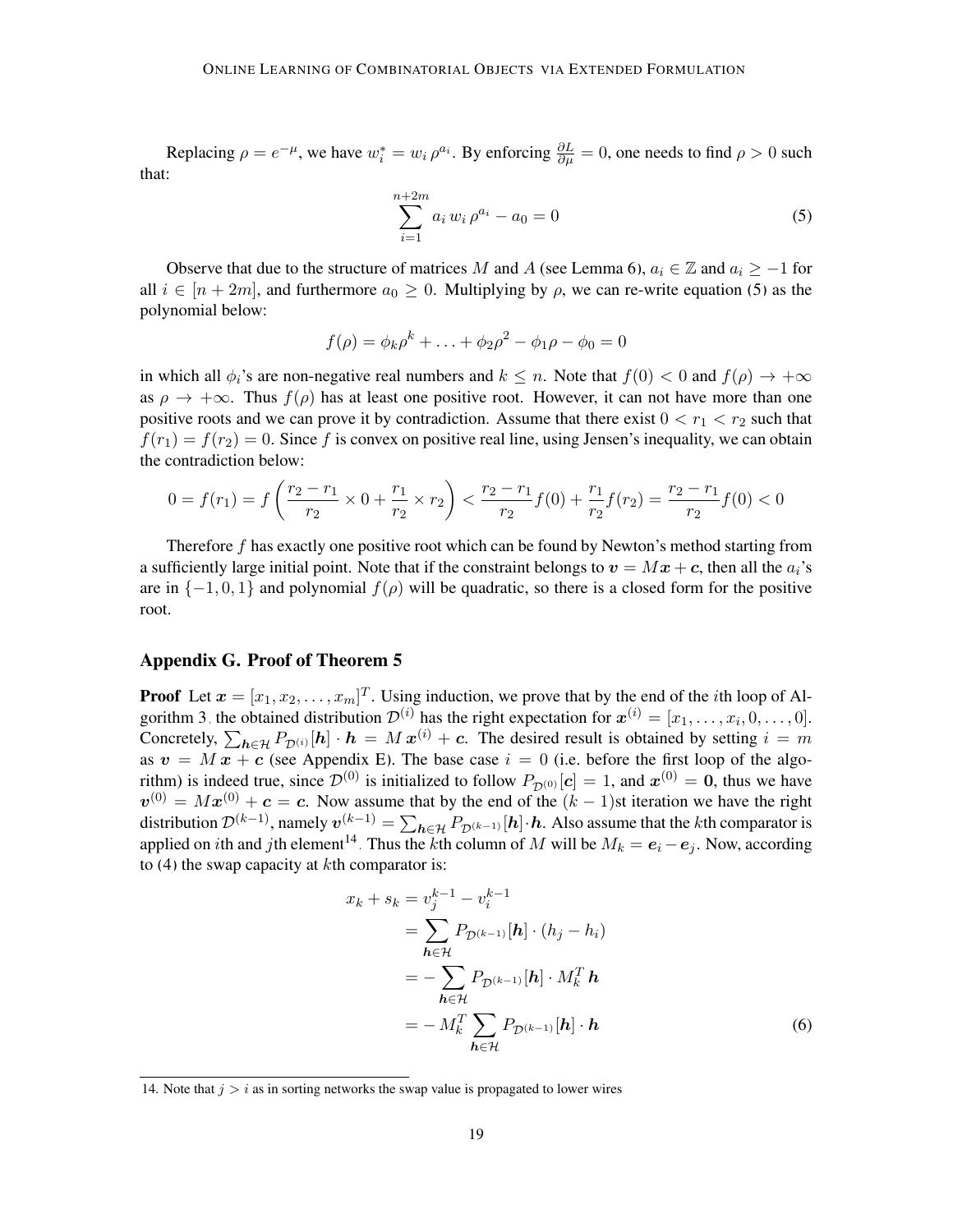Now observe:

$$
\mathbf{v}^{(k)} = M\mathbf{x}^{(k)} + \mathbf{c}
$$
\n
$$
= x_k M_k + M\mathbf{x}^{(k-1)} + \mathbf{c}
$$
\n
$$
= x_k M_k + \mathbf{v}^{(k-1)}
$$
\n
$$
= x_k M_k + \sum_{h \in \mathcal{H}} P_{\mathcal{D}^{(k-1)}}[h] \cdot h
$$
\n
$$
= \frac{x_k}{x_k + s_k} M_k (x_k + s_k) + \sum_{h \in \mathcal{H}} P_{\mathcal{D}^{(k-1)}}[h] \cdot h
$$
\n
$$
= -\frac{x_k}{x_k + s_k} M_k M_k^T \sum_{h \in \mathcal{H}} P_{\mathcal{D}^{(k-1)}}[h] \cdot h + \sum_{h \in \mathcal{H}} P_{\mathcal{D}^{(k-1)}}[h] \cdot h
$$
\nAccording to (6)\n
$$
= \left(I - \frac{x_k}{x_k + s_k} M_k M_k^T\right) \sum_{h \in \mathcal{H}} P_{\mathcal{D}^{(k-1)}}[h] \cdot h
$$
\n
$$
= \left(\frac{s_k}{x_k + s_k} I + \frac{x_k}{x_k + s_k} T_{ij}\right) \sum_{h \in \mathcal{H}} P_{\mathcal{D}^{(k-1)}}[h] \cdot h
$$
\n
$$
= \sum_{h \in \mathcal{H}} \frac{s_k}{x_k + s_k} P_{\mathcal{D}^{(k-1)}}[h] \cdot h + \frac{x_k}{x_k + s_k} P_{\mathcal{D}^{(k-1)}}[h] \cdot T_{ij} h
$$
\n
$$
= \sum_{h \in \mathcal{H}} P_{\mathcal{D}^{(k)}}[h] \cdot h
$$

in which  $T_{ij}$  is the row-switching matrix obtained by swapping the *i*th and *j*th rows of the identity matrix. For Huffman trees, the linear maps introduced in [Pashkovich](#page-13-15) [\(2012\)](#page-13-15) are used to set the depths of the leaves. It is straightforward to see that these linear maps maintain the equality  $v^{(k)} = \sum_{h \in \mathcal{H}} P_{\mathcal{D}^{(k)}}[h] \cdot h$  when applied to  $v^{(k)}$  and all h's in H. This concludes the inductive proof.

The final distribution D over objects  $h \in \mathcal{H}$  is decomposed into individual actions of swap/pass through the network of comparators independently. Thus one can draw an instance according to the distribution by simply doing independent Bernoulli trials associated with the comparators. It is also easy to see that the time complexity of the algorithm is  $\mathcal{O}(n + m)$  since one just needs to do m Bernoulli trials.

# <span id="page-19-0"></span>Appendix H. Additional Loss with Approximate Projection

Each iteration of Bregman Projection is described in Appendix [F.](#page-10-0) Since it is basically finding a positive root of a polynomial (which  $n/(n + m)$  of the time is quadratic), each iteration is arguably efficient. Now suppose, using iterative Bregman projections, we reached at  $\hat{w} = (\hat{v}, \hat{x}, \hat{s})$  which is  $\epsilon$ -close to the exact projection  $w = (v, x, s)$ , that is  $||w - \hat{w}||_2 < \epsilon$ . In this analysis, we work with a two-level approximation: 1) approximating mean vector v by the mean vector  $\tilde{\mathbf{v}} := M\hat{\mathbf{x}} + \mathbf{c}$ and 2) approximating the mean vector  $\tilde{v}$  by the mean vector  $v(\hat{p})$  (where  $\hat{p} = \hat{x}/(\hat{x} + \hat{s})$  with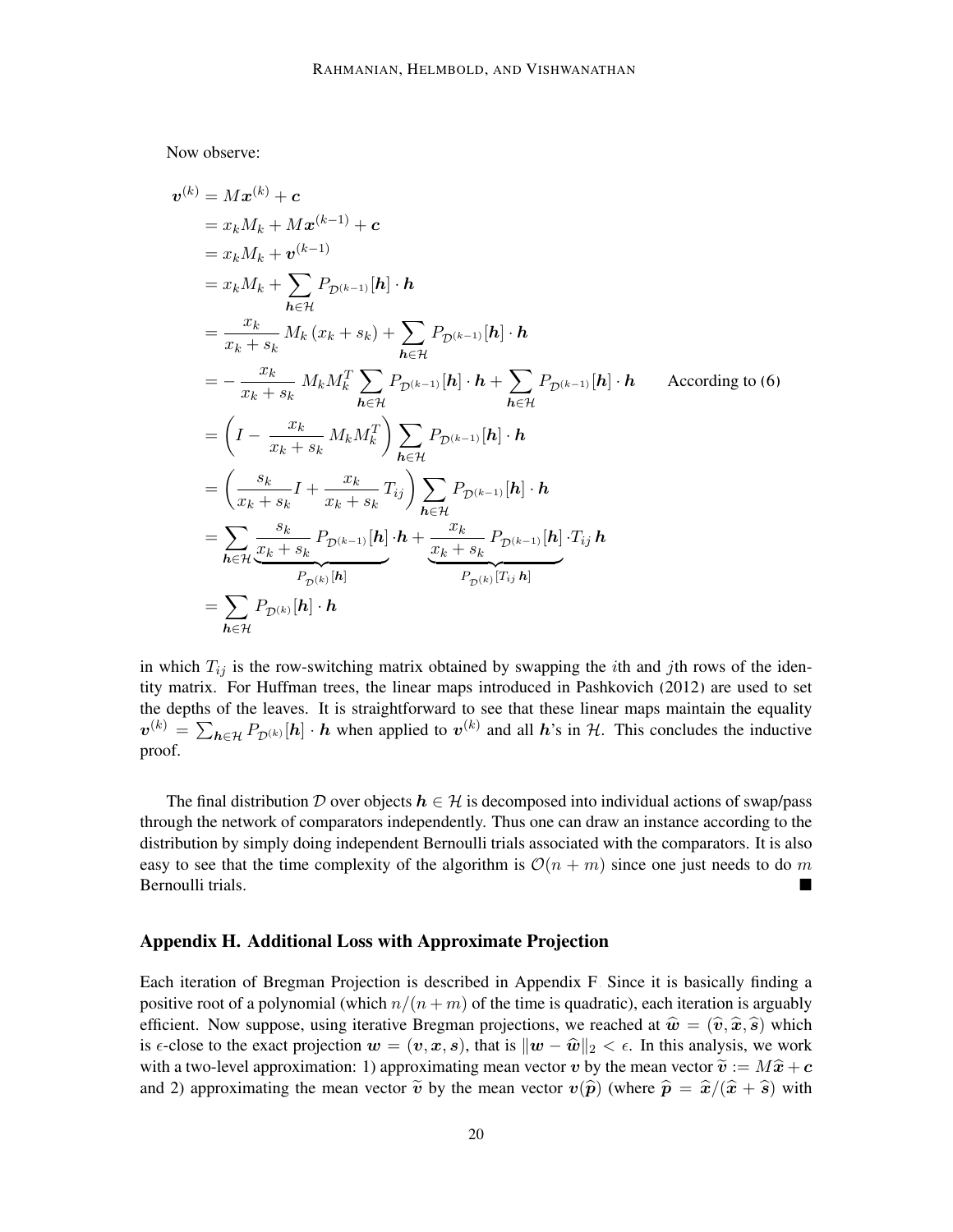coordinate-wise division) obtained from Algorithm [3](#page-10-1) with  $\hat{x}$  and  $\hat{s}$  as input. First, observe that:

<span id="page-20-0"></span>
$$
\|\boldsymbol{v} - \widetilde{\boldsymbol{v}}\|_{2} = \|M(\boldsymbol{x} - \widehat{\boldsymbol{x}})\|_{2}
$$
  
\n
$$
\leq \|M\|_{F} \|\boldsymbol{x} - \widehat{\boldsymbol{x}}\|_{2}
$$
  
\n
$$
\leq (\sqrt{2n}) \epsilon
$$
\n(7)

Now suppose we run Algorithm [3](#page-10-1) with  $\hat{x}$  and  $\hat{s}$  as input. Similar to Appendix [G,](#page-18-0) let  $M_k$  be the k-th column of M, and let  $T_{\alpha\beta}$  be the row-switching matrix that is obtained from switching  $\alpha$ -th and β-th row in identity matrix. Additionally, let  $v^{(k)}(\hat{p})$  be the mean vector associated with the distribution  $\mathcal{D}^{(k)}$  obtained by the end of h the leap of the Algorithm 3 i.e.  $v^{(k)}(\hat{z}) = \sum_{n=0}^{k} p^{(k)}(n)$ bution  $\mathcal{D}^{(k)}$  obtained by the end of k-th loop of the Algorithm [3](#page-10-1) i.e.  $\mathbf{v}^{(k)}(\widehat{\boldsymbol{p}}) := \sum_{\boldsymbol{h} \in \mathcal{H}} P_{\mathcal{D}^{(k)}}[\boldsymbol{h}] \cdot \boldsymbol{h}$ (so  $\mathbf{v}^{(m)}(\widehat{\boldsymbol{p}}) = \mathbf{v}(\widehat{\boldsymbol{p}})$ ). Also for all  $k \in \{1..m\}$  define  $\widetilde{\mathbf{v}}^{(k)} := \mathbf{c} + \sum_{i=1}^{k} M_i \widehat{x}_i$  (thus  $\widetilde{\mathbf{v}}^{(m)} = \widetilde{\mathbf{v}}$ ). Furthermore, let  $\boldsymbol{\delta}^{(k)} := \boldsymbol{v}^{(k)}(\widehat{\boldsymbol{p}}) - \widetilde{\boldsymbol{v}}^{(k)}$ . Now we can write:

$$
\mathbf{v}^{(k)}(\hat{\mathbf{p}}) = \sum_{\mathbf{h}\in\mathcal{H}} P_{\mathcal{D}^{(k)}}[\mathbf{h}] \cdot \mathbf{h}
$$
\n
$$
= \sum_{\mathbf{h}\in\mathcal{H}} \frac{\hat{s}_k}{\hat{x}_k + \hat{s}_k} P_{\mathcal{D}^{(k-1)}}[\mathbf{h}] \cdot \mathbf{h} + \frac{\hat{x}_k}{\hat{x}_k + \hat{s}_k} P_{\mathcal{D}^{(k-1)}}[\mathbf{h}] \cdot T_{\alpha\beta} \mathbf{h}
$$
\n
$$
= (\frac{\hat{s}_k}{\hat{x}_k + \hat{s}_k} I + \frac{\hat{x}_k}{\hat{x}_k + \hat{s}_k} T_{\alpha\beta}) \sum_{\mathbf{h}\in\mathcal{H}} P_{\mathcal{D}^{(k-1)}}[\mathbf{h}] \cdot \mathbf{h}
$$
\n
$$
= (I - \frac{\hat{x}_k}{\hat{x}_k + \hat{s}_k} M_k M_k^T) \mathbf{v}^{(k-1)}(\hat{\mathbf{p}}) \qquad \text{since } I - T_{\alpha\beta} = M_k M_k^T
$$
\n
$$
= (I - \frac{\hat{x}_k}{\hat{x}_k + \hat{s}_k} M_k M_k^T) \tilde{\mathbf{v}}^{(k-1)} + (I - \frac{\hat{x}_k}{\hat{x}_k + \hat{s}_k} M_k M_k^T) \mathbf{\delta}^{(k-1)}
$$
\n
$$
= (I - \frac{\hat{x}_k}{\hat{x}_k + \hat{s}_k} M_k M_k^T) \left( \mathbf{c} + \sum_{i=1}^{k-1} M_i \hat{x}_i \right) + (I - \frac{\hat{x}_k}{\hat{x}_k + \hat{s}_k} M_k M_k^T) \mathbf{\delta}^{(k-1)}
$$
\n
$$
= \left( \mathbf{c} + \sum_{i=1}^{k-1} M_i \hat{x}_i \right) - \frac{\hat{x}_k}{\hat{x}_k + \hat{s}_k} M_k M_k^T \left( \mathbf{c} + \sum_{i=1}^{k-1} M_i \hat{x}_i \right)
$$
\n
$$
+ (I - \frac{\hat{x}_k}{\hat{x}_k + \hat{s}_k} M_k M_k^T) \mathbf{\delta}^{(k-1)}
$$
\n
$$
= \tilde
$$

Now define  $\widehat{p}_k := \frac{\widehat{x}_k}{\widehat{x}_k + \widehat{x}_k}$  $\frac{\widehat{x}_k}{\widehat{x}_k + \widehat{s}_k}$  and let err<sub>k</sub> :=  $-M_k^T\left(c + \sum_{i=1}^{k-1} M_i \widehat{x}_i\right) - (\widehat{x}_k + \widehat{s}_k)$ , which is  $-M_k^T\left(c + \sum_{i=1}^{k-1} M_i \widehat{x}_i\right)$ according to Lemma [6](#page-17-0) – the error in the k-th row of  $Ax + s = b$  using  $\hat{x}$  and  $\hat{s}$  i.e. amount by which  $(A\hat{x} + \hat{s})_k$  falls short of  $b_k$ , violating the k-th constraint of  $Ax + s = b$ . Thus we obtain:

$$
\delta^{(k)} = -M_k \hat{x}_k + \hat{p}_k M_k (\hat{x}_k + \hat{s}_k + \text{err}_k) + (I - \hat{p}_k M_k M_k^T) \delta^{(k-1)}
$$
  
=  $\hat{p}_k M_k \text{err}_k + (I - \hat{p}_k M_k M_k^T) \delta^{(k-1)}$   $\hat{p}_k = \frac{\hat{x}_k}{\hat{x}_k + \hat{s}_k}$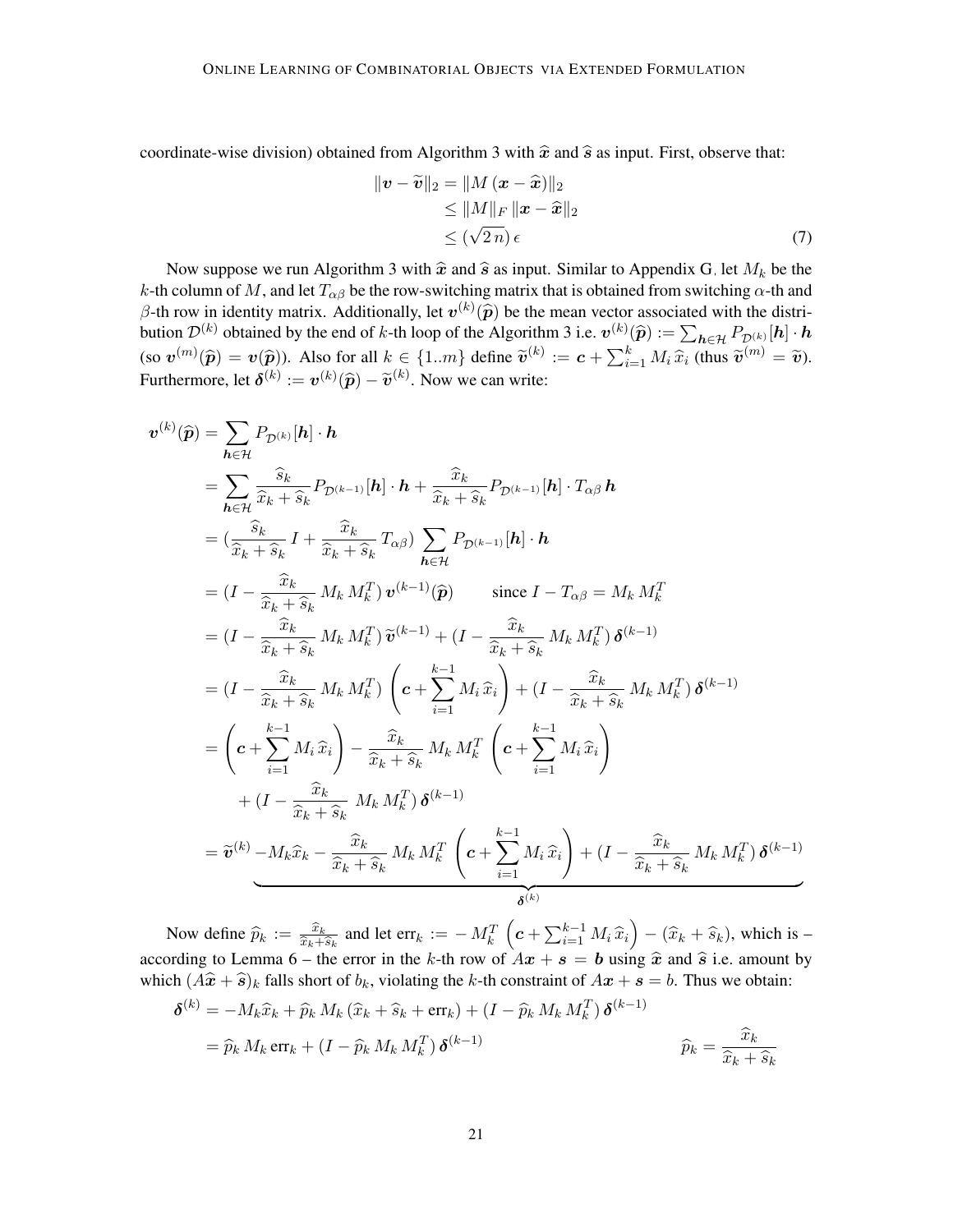Observe that  $\delta^{(0)} = c - c = 0$ . Thus, by unrolling the recurrence relation above, we have:

$$
\mathbf{v}(\widehat{\boldsymbol{p}}) - \widetilde{\mathbf{v}} = \boldsymbol{\delta}^{(m)} = \sum_{k=1}^{m} \widehat{p}_k M_k \operatorname{err}_k \prod_{i=k+1}^{m} (I - \widehat{p}_i M_i M_i^T)
$$

Note that since  $I - \hat{p}_i M_i M_i^T$  is a  $n \times n$  doubly-stochastic matrix,  $\prod_{i=1}^{k-1} (I - \hat{p}_i M_i M_i^T)$  is also a  $n \times n$  doubly-stochastic matrix, and consequently, its Frobenius norm is at most  $\sqrt{n}$ . Thus we have:

$$
\|\mathbf{v}(\widehat{\boldsymbol{p}}) - \widetilde{\mathbf{v}}\|_{2} = \|\boldsymbol{\delta}^{(m)}\|_{2} \le \sum_{k=1}^{m} |\widehat{p}_{k}| \, \|M_{k}\|_{2} \, |\text{err}_{k}| \, \sqrt{n} \le \sqrt{2 \, n} \sum_{k=1}^{m} |\text{err}_{k}|
$$
\n
$$
= \sqrt{2 \, n} \, \|\text{err}\|_{1}
$$
\n
$$
\le \sqrt{2 \, n \, m} \, \|\text{err}\|_{2}
$$
\n(8)

Observe that we can bound the 2-norm of the vector err as follows:

<span id="page-21-0"></span>
$$
\|\mathbf{err}\|_2 = \|\n- A\hat{\mathbf{x}} - \hat{\mathbf{s}} + \mathbf{b}\|_2
$$
  
\n
$$
= \|A(\mathbf{x} - \hat{\mathbf{x}}) + (\mathbf{s} - \hat{\mathbf{s}})\|_2 \qquad \qquad \mathbf{b} = A\mathbf{x} + \mathbf{s}
$$
  
\n
$$
\leq \|A\|_F \|\mathbf{x} - \hat{\mathbf{x}}\|_2 + \|\mathbf{s} - \hat{\mathbf{s}}\|_2
$$
  
\n
$$
\leq \|M^T M + I\|_F \epsilon + \epsilon
$$
  
\n
$$
\leq (\|M^T\|_2 \|M\|_2 + \|I\|_2) \epsilon + \epsilon
$$
  
\n
$$
= (2n + \sqrt{n} + 1) \epsilon
$$
 (9)

Therefore, if we perform Algorithm [3](#page-10-1) with inputs  $\hat{x}$  and  $\hat{s}$ , combining the inequalities [\(7\)](#page-20-0), [\(8\)](#page-21-0), and [\(9\)](#page-21-1), the generated mean vector  $v(\hat{p})$  can be shown to be close to the mean vector v associated with the exact projection:

<span id="page-21-1"></span>
$$
\begin{aligned} \| \boldsymbol{v} - \boldsymbol{v}(\widehat{\boldsymbol{p}}) \|_2 &\leq \| \boldsymbol{v} - \widetilde{\boldsymbol{v}} \|_2 + \| \widetilde{\boldsymbol{v}} - \boldsymbol{v}(\widehat{\boldsymbol{p}}) \|_2 \\ &\leq (\sqrt{2\,n})\, \epsilon + \sqrt{2\,n\,m}\, (2n + \sqrt{n} + 1)\, \epsilon \\ &= \sqrt{2\,n}\, (1 + \sqrt{m}\, (2n + \sqrt{n} + 1))\, \epsilon \end{aligned}
$$

Now we can compute the total expected loss using approximate projection:

$$
\left| \sum_{t=1}^{T} \mathbf{v}^{t-1}(\widehat{\boldsymbol{p}}) \cdot \boldsymbol{\ell}^{t} \right| = \left| \sum_{t=1}^{T} \left( \mathbf{v}^{t-1} + (\mathbf{v}^{t-1} - \mathbf{v}^{t-1}(\widehat{\boldsymbol{p}})) \right) \cdot \boldsymbol{\ell}^{t} \right|
$$
\n
$$
= \left| \sum_{t=1}^{T} \mathbf{v}^{t-1} \cdot \boldsymbol{\ell}^{t} + \sum_{t=1}^{T} (\mathbf{v}^{t-1} - \mathbf{v}^{t-1}(\widehat{\boldsymbol{p}})) \cdot \boldsymbol{\ell}^{t} \right|
$$
\n
$$
\leq \left| \sum_{t=1}^{T} \mathbf{v}^{t-1} \cdot \boldsymbol{\ell}^{t} \right| + \left| \sum_{t=1}^{T} (\mathbf{v}^{t-1} - \mathbf{v}^{t-1}(\widehat{\boldsymbol{p}})) \cdot \boldsymbol{\ell}^{t} \right|
$$
\n
$$
\leq \left| \sum_{t=1}^{T} \mathbf{v}^{t-1} \cdot \boldsymbol{\ell}^{t} \right| + \sum_{t=1}^{T} \|\mathbf{v}^{t-1} - \mathbf{v}^{t-1}(\widehat{\boldsymbol{p}})\|_{2} \|\boldsymbol{\ell}^{t}\|_{2}
$$
\n
$$
\leq \left| \sum_{t=1}^{T} \mathbf{v}^{t-1} \cdot \boldsymbol{\ell}^{t} \right| + T \left( \sqrt{2n} \left( 1 + \sqrt{m} \left( 2n + \sqrt{n} + 1 \right) \right) \epsilon \right) \sqrt{n}
$$